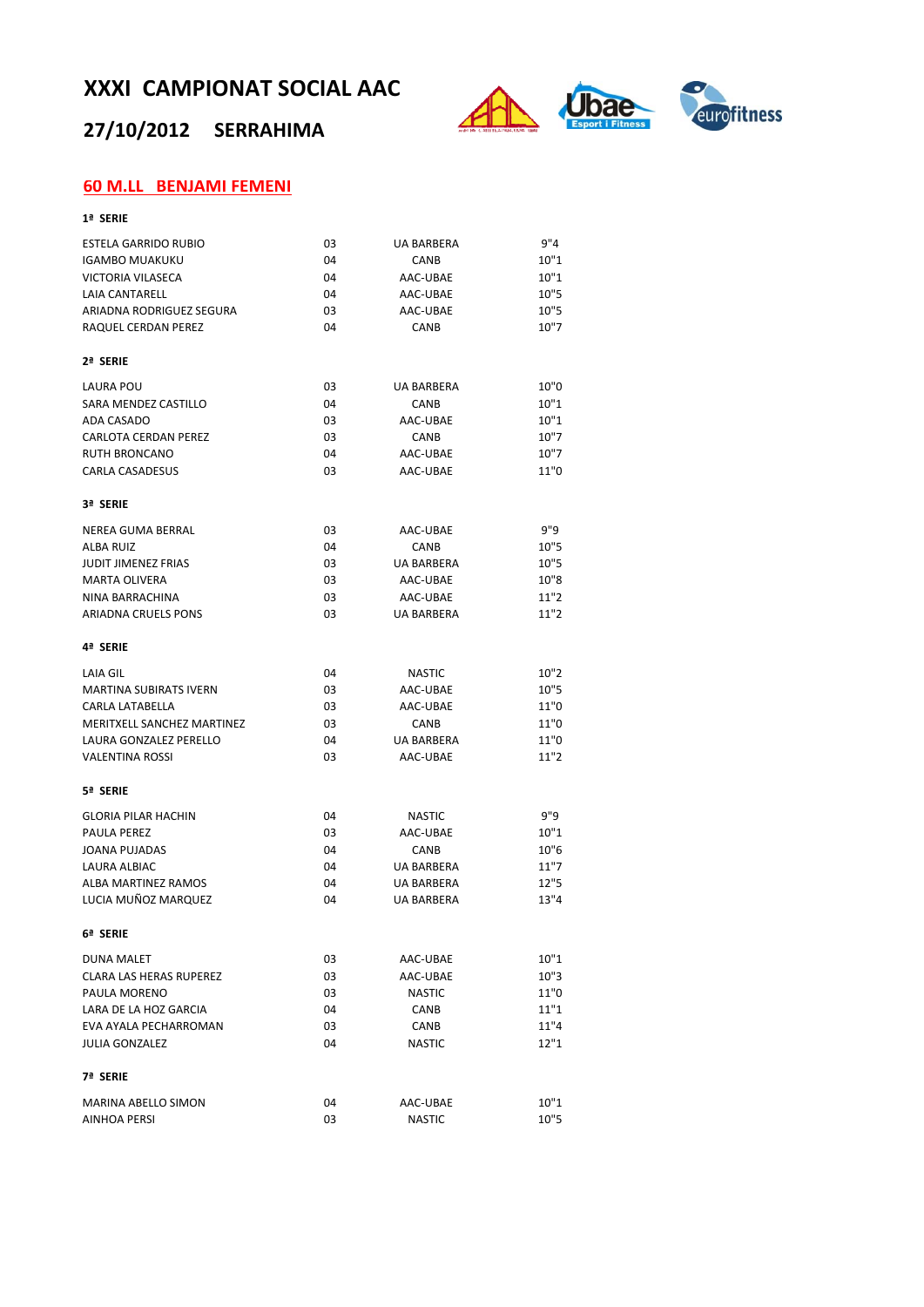## **27/10/2012 SERRAHIMA**



## **60 M.LL ALEVI FEMENI**

| ANA MANZANAL GARCIA            | 01 | <b>NASTIC</b>     | 8"7  |
|--------------------------------|----|-------------------|------|
| LAURA CENTELLA MADORRAN        | 01 | <b>NASTIC</b>     | 9"0  |
| PAULA TREJO EXPOSITO           | 02 | CANB              | 9"5  |
| <b>MELANGO MUAKUKU</b>         | 02 | CANB              | 9"8  |
| ELENA ANDREU SAN MILLAN        | 01 | <b>NASTIC</b>     | 10"2 |
| <b>IRIA TEJEIRO GAMEZ</b>      | 02 | CANB              | 11"2 |
| 2ª SERIE                       |    |                   |      |
| MERCEDES RUIZ GUILLEM          | 01 | <b>UA BARBERA</b> | 9"5  |
| ANDREA ACERA VILLANUEVA        | 02 | CANB              | 9"9  |
| <b>JULIA CALVO</b>             | 02 | <b>NASTIC</b>     | 10"1 |
| <b>XENIA FRANCO</b>            | 02 | <b>NASTIC</b>     | 10"6 |
| <b>CARLA CASCON LOPEZ</b>      | 02 | <b>UA BARBERA</b> | 10"6 |
| <b>JULIA SANCHEZ ARTUS</b>     | 02 | CANB              | 10"6 |
| 3ª SERIE                       |    |                   |      |
| <b>TERESA SALMERON ASCASO</b>  | 01 | CANB              | 9''4 |
| NEREA GOMEZ ZAFRA              | 01 | <b>UA BARBERA</b> | 9"6  |
| <b>MARIA MARTIN ESCUDERO</b>   | 01 | CANB              | 9"7  |
| <b>NURIA MANCHON PAGES</b>     | 02 | <b>UA BARBERA</b> | 9"7  |
| LUCIA BARRAZA LOPEZ            | 02 | CANB              | 10"1 |
| <b>MARINA GIL</b>              | 01 | AAC-UBAE          | 10"4 |
| 4ª SERIE                       |    |                   |      |
| <b>MARTA MENDEZ LOPEZ</b>      | 01 | AAC-UBAE          | 9"7  |
| <b>AINA CASANELLAS</b>         | 01 | AAC-UBAE          | 9"8  |
| <b>NEREA RABAIXET</b>          | 01 | AAC-UBAE          | 9"9  |
| <b>JOANA SUBIRATS IVERN</b>    | 01 | AAC-UBAE          | 10"1 |
| ALEXIA PALOMERO DONADEU        | 02 | AAC-UBAE          | 10"7 |
| <b>AITANA PEREZ</b>            | 01 | AAC-UBAE          | 11"2 |
| 5ª SERIE                       |    |                   |      |
| PAULA ARMENGOL                 | 02 | AAC-UBAE          | 9"5  |
| <b>MARINA LARRIBA</b>          | 01 | AAC-UBAE          | 9"9  |
| <b>SARA MARIN</b>              | 01 | AAC-UBAE          | 9"9  |
| <b>ANDREA ILLA</b>             | 01 | AAC-UBAE          | 9"9  |
| PAULA PUYO                     | 01 | AAC-UBAE          | 10"3 |
| <b>GLORIA FLORIDO GONZALEZ</b> | 02 | <b>UA BARBERA</b> | 11"3 |
| 6ª SERIE                       |    |                   |      |
| <b>JUDIT SIMO CALLEJON</b>     | 00 | <b>NASTIC</b>     | 9"1  |
| MARTA VILLARROYA               | 01 | AAC-UBAE          | 9"7  |
| <b>SARA GOL ALBERICH</b>       | 02 | AAC-UBAE          | 10"3 |
| <b>ABRIL TARES</b>             | 01 | AAC-UBAE          | 10"7 |
| ANDREA SIVILLA CALVO           |    | AAC-UBAE          | 10"7 |
| MARINA CAÑIZO                  | 02 | AAC-UBAE          | 11"3 |
| <b>MARTA SOLE</b>              | 02 | AAC-UBAE          | 11"3 |

#### **80 M.LL INFANTIL FEMENI**

#### **1ª SERIE**

| <b>IRENE ARJONA TRUJILLO</b> | 99 | NASTIC        | 11"2 |
|------------------------------|----|---------------|------|
| MARIA JULVE ORELLANA         | 99 | NASTIC        | 11"6 |
| CARLA MATAS PINO             | 99 | <b>NASTIC</b> | 11"6 |
| <b>IRIS CHERTA JORDA</b>     | 99 | <b>NASTIC</b> | 11"6 |
| <b>BELEN BERMEJO PAREJO</b>  | 99 | <b>NASTIC</b> | 12"2 |
| MARTA PORTILLO CARRASQUERA   | 99 | <b>NASTIC</b> | 12"8 |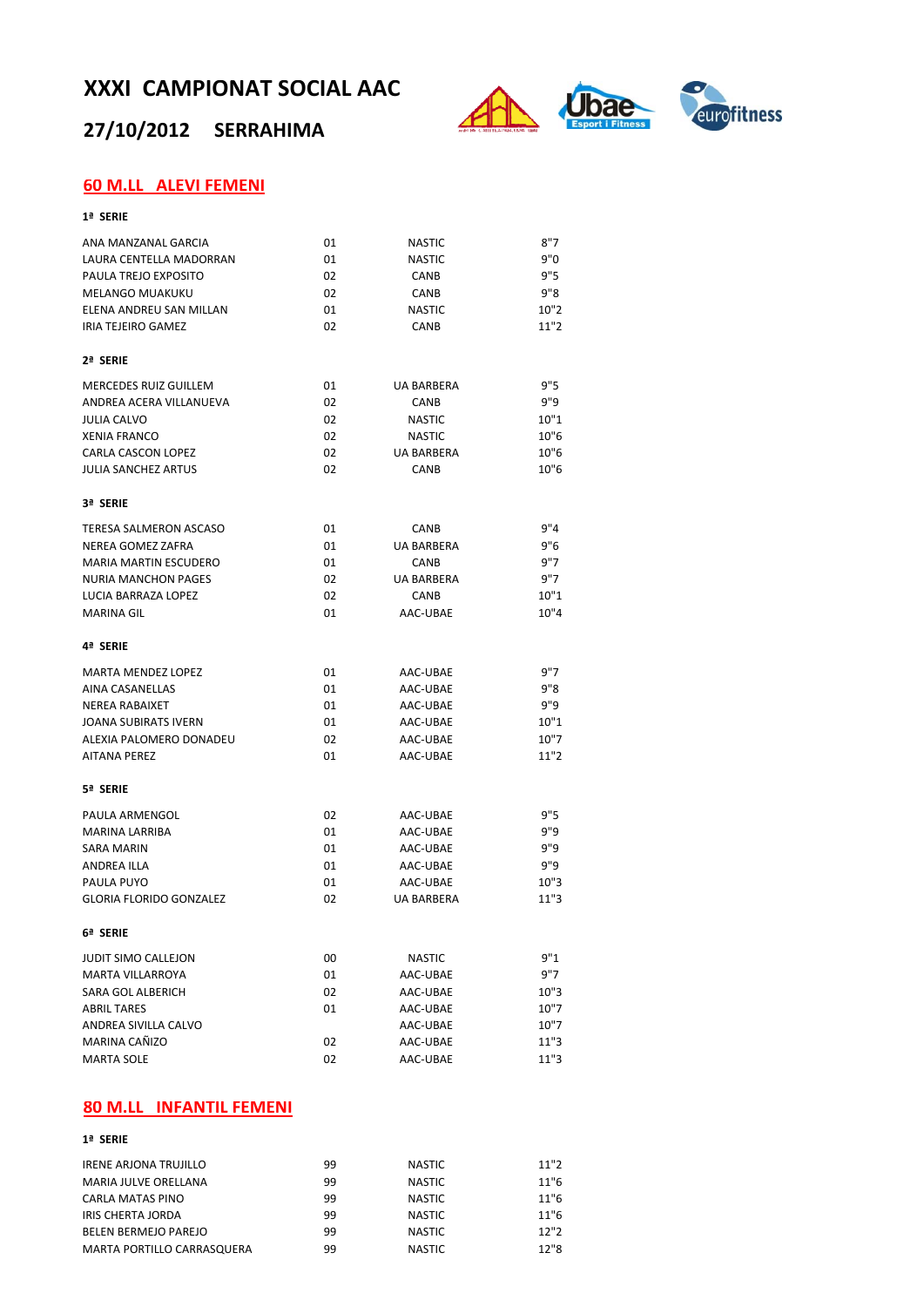## **27/10/2012 SERRAHIMA**



#### **2ª SERIE**

| AINOA CRUEL PONS               | 99 | <b>UA BARBERA</b> | 11"6 |
|--------------------------------|----|-------------------|------|
| <b>MARIA OYONATE SEGOVIA</b>   | 99 | <b>NASTIC</b>     | 11"7 |
| AINARA SORIANO CALVILLO        | 00 | <b>NASTIC</b>     | 11"8 |
| <b>GISELA SANCHEZ MARCOS</b>   | 99 | <b>NASTIC</b>     | 12"0 |
| ALICIA POU CALDERON            | 99 | <b>UA BARBERA</b> | 12"3 |
| <b>MARTA COMINO AMOR</b>       | 00 | <b>UA BARBERA</b> | 12"6 |
| 3ª SERIE                       |    |                   |      |
| <b>IRENE REBOREDO DONATO</b>   | 99 | LLUÏSSOS          | 11"2 |
| <b>EMMA PALA LORENTE</b>       | 99 | <b>LLUÏSSOS</b>   | 11"7 |
| <b>RUTH DIAZ CALAF</b>         | 99 | LLUÏSSOS          | 12"1 |
| <b>MARTA SAMSO</b>             | 00 | AAC-UBAE          | 12"6 |
| ANDREA CIVERA POCEIRO          | 00 | AAC-UBAE          | 12"9 |
| ANNA OLIVERA                   |    | AAC-UBAE          | 13"5 |
| 4ª SERIE                       |    |                   |      |
| MARIA BALLART VERNET           | 99 | AAC-UBAE          | 10"3 |
| LUCI VEGA                      | 99 | <b>UA BARBERA</b> | 10"7 |
| ALBA HERNANDEZ AROLA           | 00 | AAC-UBAE          | 10"8 |
| ALICIA AGUINALIU               | 00 | AAC-UBAE          | 12"3 |
| MARINA GEA GONZALEZ            | 99 | <b>UA BARBERA</b> | 13"0 |
| NEREA GARCIA GUTIERREZ         | 98 | <b>UA BARBERA</b> | 13"0 |
| 5ª SERIE                       |    |                   |      |
| RAQUEL LOPEZ RUIZ              | 99 | <b>UA BARBERA</b> | 11"6 |
| <b>MARIONA GARCIA ROVIRA</b>   | 00 | AAC-UBAE          | 11"9 |
| SOFIA SANZ FIDALGO             | 99 | LLUÏSSOS          | 12"3 |
| <b>MARIA TOLEDO VERACRUZ</b>   | 00 | AAC-UBAE          | 12"7 |
| <b>MIRIAM GALLEGO</b>          | 00 | <b>UA BARBERA</b> | 13"3 |
| IRINA GARCIA GONZALEZ          | 99 | <b>UA BARBERA</b> | 13"6 |
| 6ª SERIE                       |    |                   |      |
| NURIA SOLSONA SADURNI          | 00 | AAC-UBAE          | 10"8 |
| <b>JUDIT CRUZ</b>              | 99 | AAC-UBAE          | 11"1 |
| ANGELA PASTOR DIAZ             | 99 | AAC-UBAE          | 11"2 |
| <b>JULIA FERNANDEZ HERMOSO</b> | 99 | AAC-UBAE          | 11"5 |
| LAIA RUIZ                      | 00 | AAC-UBAE          | 12"4 |
| <b>OLIVIA PIERA</b>            | 00 | AAC-UBAE          | 12"4 |
| 7ª SERIE                       |    |                   |      |
| ELISA CASAS DIAZ               | 99 | UA BARBERA        | 11"0 |
| <b>ARAMI ROJAS</b>             | 99 | AAC-UBAE          | 11"2 |
| LAIA BALSELLS                  | 99 | AAC-UBAE          | 11"7 |
| <b>NIRUTA LOPE</b>             | 99 | AAC-UBAE          | 11"8 |
| <b>BERTA GOL</b>               | 00 | AAC-UBAE          | 13"1 |
| AIDA GOMEZ ZAFRA               | 99 | <b>UA BARBERA</b> | 14"1 |
| 8ª SERIE                       |    |                   |      |
| <b>ARIADNA MORENO</b>          | 99 | AAC-UBAE          | 12"8 |
| CARLA ALVAREZ BALLESTER        | 99 | <b>UA BARBERA</b> | 13"1 |
| <b>MARTINA CALERO</b>          | 99 | AAC-UBAE          | 14"7 |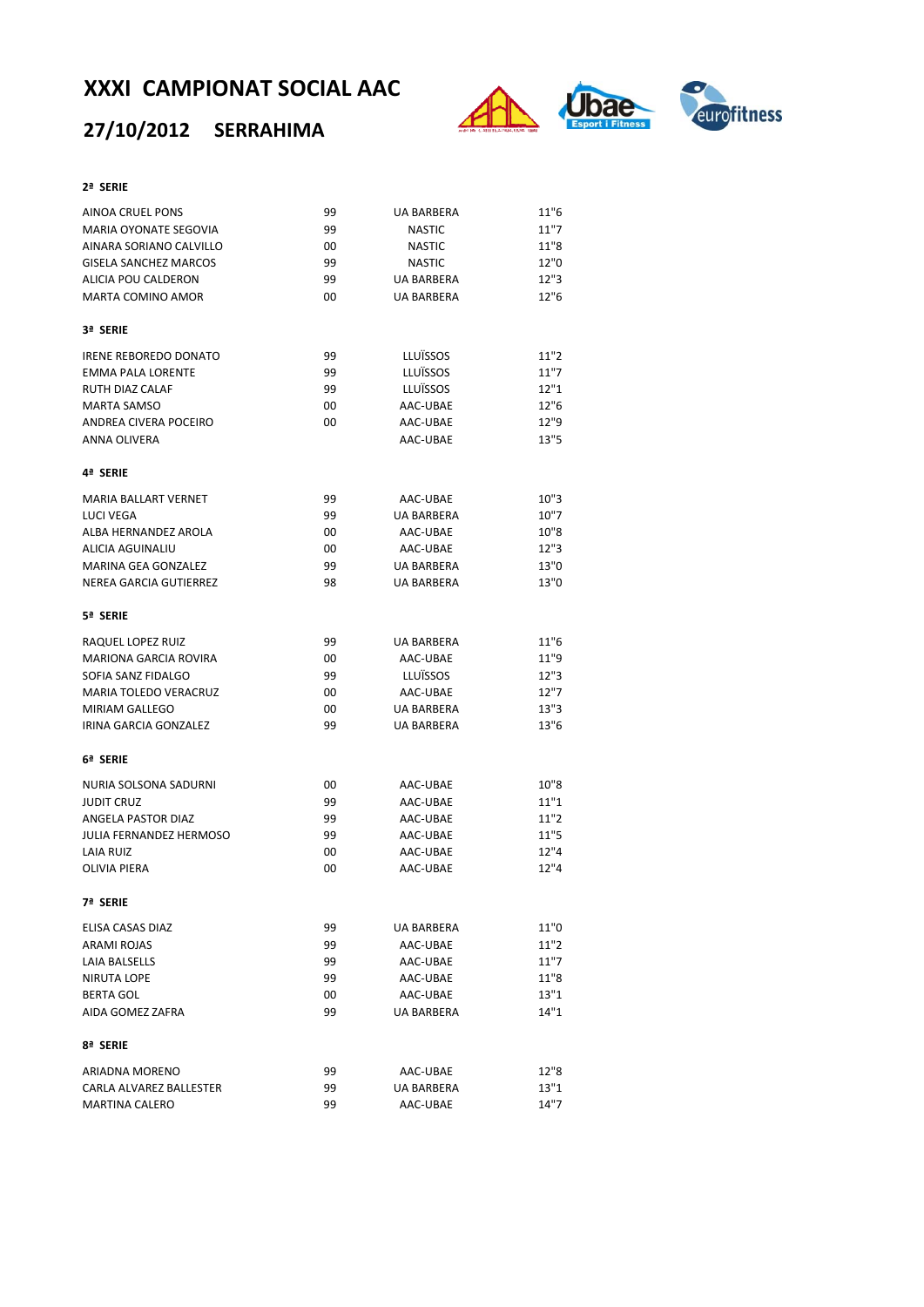## **27/10/2012 SERRAHIMA**



### **100 M.LL CADET FEMENI**

| 1ª SERIE                                       |          |                   | Vent: $-0,3$ |
|------------------------------------------------|----------|-------------------|--------------|
| <b>ONA ROSSELL FONT</b>                        | 98       | CALELLA           | 12"6         |
| SARA DORDA SANS                                | 97       | LLUÏSSOS          | 13"1         |
| <b>ANDREA MARTIN</b>                           | 97       | AAC-UBAE          | 13"3         |
| ALBA AMAT FERNANDEZ                            | 98       | AAC-UBAE          | 13"9         |
| <b>ESTHER RAMIREZ FONTANET</b>                 | 97       | AAC-UBAE          | 14"2         |
| <b>ANDREA YUS</b>                              | 98       | AAC-UBAE          | 14"2         |
| 2ª SERIE                                       |          |                   | Vent: $-0,4$ |
| LIDIA GAZQUEZ RUEDA                            | 97       | AAC-UBAE          | 15"0         |
| <b>CARLA BAUTISTA SIFRE</b>                    | 97       | AAC-UBAE          | 15"1         |
| <b>HAYDEE MARTINEZ</b>                         | 98       | AAC-UBAE          | 15"2         |
| <b>SARA LOPEZ BAUTISTA</b>                     | 97       | AAC-UBAE          | 15"3         |
| RUTH MORENO VAZQUEZ                            | 98       | AAC-UBAE          | 15"4         |
|                                                |          |                   | 15"9         |
| 3ª SFRIF                                       |          |                   | Vent: - 0,2  |
| <b>NURIA GARCIA RUIZ</b>                       | 97       | <b>UA BARBERA</b> | 13"6         |
| ANDREA MATAS PINO                              | 97       | <b>NASTIC</b>     | 14"3         |
| DJAOUIDA EL MOKTHARA                           | 98       | <b>NASTIC</b>     | 14"6         |
| ARIADNA BAREA RIOS                             | 98       | <b>UA BARBERA</b> | 15"1         |
| ANNA BIGORRA MARTI                             | 98       | <b>NASTIC</b>     | 16"7         |
| MARIA COMABELLA COSTA                          | 98       | <b>NASTIC</b>     | 1726         |
| <b>60 M.LL BENJAMI MASCULI</b>                 |          |                   |              |
| 1ª SERIE                                       |          |                   |              |
| JOAN COMAS MARIN                               | 03       | AAC-UBAE          | 8"1          |
| <b>JOEL PEREZ</b>                              | 03       | AAC-UBAE          | 8"3          |
| ALBERT JIMENEZ ISABAL                          | 04       | AAC-UBAE          | 8"6          |
| HUGO SANCHEZ ERASO                             | 04       | <b>NASTIC</b>     | 8"9          |
| ROGER ALEGRE                                   | 04       | AAC-UBAE          | 9"5          |
| <b>PAULI CANALS ROS</b>                        | 04       | CANB              | 9"9          |
| 2ª SERIE                                       |          |                   |              |
|                                                |          |                   |              |
| PAU CIVERA POCEIRO                             | 03       | AAC-UBAE          | 10"0         |
| <b>JOSE MIGUEL SABATA</b>                      | 03       | CANB              | 10"6         |
| POL CARCELES FERRERONS                         | 03       | AAC-UBAE          | 10"6         |
| HECTOR RODRIGUEZ MUÑOZ<br><b>DANIEL CANTON</b> | 04       | <b>NASTIC</b>     | 11"5<br>12"1 |
|                                                | 04<br>04 | AAC-UBAE          | 12"7         |
| <b>TARIKU BATISTE</b>                          |          | AAC-UBAE          |              |
| 3ª SERIE                                       |          |                   |              |
| ANDREU PERELLO ARMENTANO                       | 03       | AAC-UBAE          | 9"9          |
| ALEX DE LA FUENTE                              | 03       | AAC-UBAE          | 10"8         |
| LUCA VAZQUEZ SHAW                              | 04       | <b>NASTIC</b>     | 11"2         |
| POL GUTIERREZ                                  | 04       | <b>UA BARBERA</b> | 12"0         |
| <b>IVAN VALENZUELA</b>                         | 04       | CANB              | 12"1         |
| CARLOS PEREZ DE ARENAZA                        | 03       | AAC-UBAE          | 12"5         |
| 4ª SERIE                                       |          |                   |              |
| <b>FRANCISCO VEGA</b>                          | 04       | UA BARBERA        | 9"8          |
| MARCOS BAREA                                   | 03       |                   | 10"2         |
| <b>GERARD RODRIGUEZ</b>                        | 04       | UA BARBERA        | 10"2         |
| VICENÇ BLANQUEZ                                | 04       | CANB              | 11"5         |
| JULIO MUÑOZ                                    | 04       | <b>UA BARBERA</b> | 12"0         |
| <b>CRISTIAN VARA</b>                           |          | UA BARBERA        | 12"5         |
| ERIK RUIZ                                      |          | UA BARBERA        | 13"3         |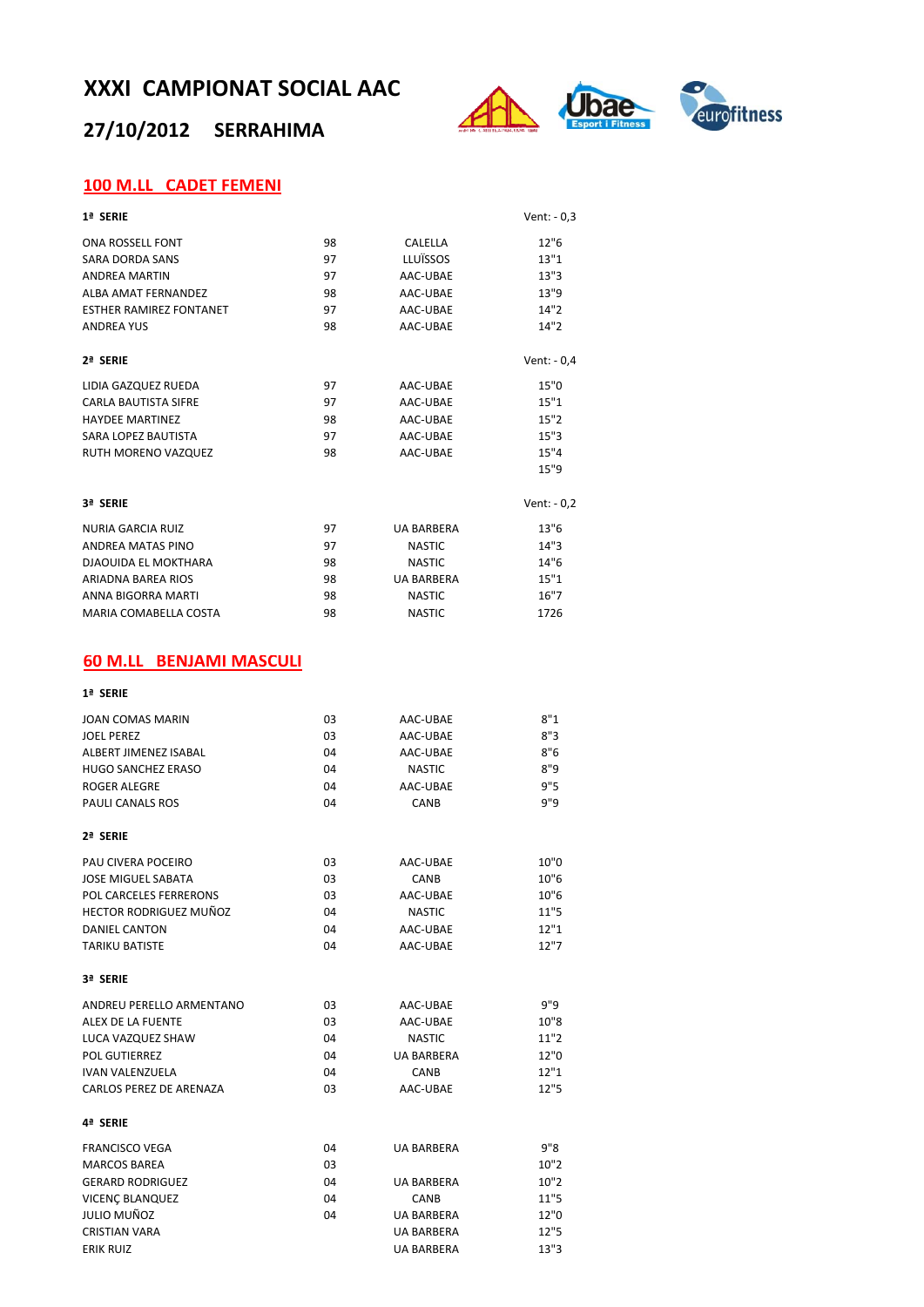**27/10/2012 SERRAHIMA**



#### **60 M.LL ALEVI MASCULI**

| 1ª SERIE                                         |          |                      |              |
|--------------------------------------------------|----------|----------------------|--------------|
| <b>JOAN GEA GONZALEZ</b>                         | 02       | <b>CANB</b>          | 9"6          |
| <b>GERARD SALAVER TORRALBA</b>                   | 01       | CANB                 | 10"6         |
| <b>FERRAN RODRIGUEZ SANCHEZ</b>                  | 01       | <b>UA BARBERA</b>    | 10"6         |
| <b>MARTI ALBARRON</b>                            | 02       | <b>UA BARBERA</b>    | 11"0         |
| <b>ERIC SANCHEZ LOPEZ</b>                        | 02       | <b>UA BARBERA</b>    | 11"3         |
| JOEL NAVARRO PUGA                                | 02       | <b>UA BARBERA</b>    | 11"5         |
| 2ª SERIE                                         |          |                      |              |
| MIQUEL FERNANDEZ SERRANO                         | 01       | CANB                 | 9"3          |
| SIMON POMBO HILLENIUS                            |          | AAC-UBAE             | 9"7          |
| DANIEL DE LA HOZ GARCIA                          | 01       | <b>CANB</b>          | 10"0         |
| AXEL CAÑADELL BERTRAN                            | 01       | AAC-UBAE             | 10"0         |
| DAVID AYALA PECHARROMAN                          | 01       | <b>CANB</b>          | 10"7         |
| <b>JOEL CONEJERO FRECHILLA</b>                   | 02       | AAC-UBAE             | 11"1         |
| 3ª SERIE                                         |          |                      |              |
| POL COMAS MARIN                                  | 01       | AAC-UBAE             | 8"8          |
| ORIOL LOPEZ                                      | 01       | AAC-UBAE             | 8"9          |
| <b>ALEX SERRANO MARULL</b>                       | 01       | AAC-UBAE             | 9"2          |
| DANIEL SANTAMARIA GALLARDO                       | 01       | CANB                 | 10"0         |
| LLUC BONAL                                       | 02       | AAC-UBAE             | 10"0         |
| DAVID GIL                                        | 01       | AAC-UBAE             | 11"8         |
| 4ª SERIE                                         |          |                      |              |
| <b>JOEL LOPEZ</b>                                | 01       | AAC-UBAE             | 9"5          |
| DAVID PICALLO PAREJA                             | 01       | <b>CANB</b>          | 9"7          |
| <b>ADRIA SEGORA</b>                              | 02       | <b>GRANOLLERS</b>    | 10"0         |
| PAU MANRESA                                      | 01       | <b>NASTIC</b>        | 10"3         |
| ADRIAN PRADOS VILLANUEVA                         | 01       | CANB                 | 10"6         |
| POL ALBARRAN SANCHEZ                             | 01       | <b>CANB</b>          | 10"8         |
| 5ª SERIE                                         |          |                      |              |
| <b>RAMON MARQUES</b>                             | 01       | AAC-UBAE             | 9"1          |
| DIDAC CARRAL                                     | 01       | AAC-UBAE             | 9"3          |
| <b>EDER TUREGANO</b>                             | 02       | AAC-UBAE             | 10"0         |
| ADRIA CHAVARRIA                                  | 01       | AAC-UBAE             | 10"3         |
|                                                  |          |                      |              |
| <b>ERIC MARTIN</b>                               | 01       | <b>CANB</b>          | 10"6         |
| <b>ANDREU CANAL</b>                              | 01       | AAC-UBAE             | 10"8         |
| 6ª SERIE                                         |          |                      |              |
| ADRIA OSUNA COLLADO                              | 01       | <b>NASTIC</b>        | 8"9          |
| IÑIGO ANDREU SAN MILLAN                          | 01       | <b>NASTIC</b>        | 9"3          |
| JAVIER FERNANDEZ GRIMA                           | 01       | <b>NASTIC</b>        | 10"0         |
| PAU HERNANDEZ                                    | 02       | AAC-UBAE             | 10"6         |
| <b>CRISTIAN SIVILLA CALVO</b><br><b>JOAN GOL</b> | 02<br>02 | AAC-UBAE<br>AAC-UBAE | 11"1<br>11"3 |

#### **80 M.LL INFANTIL MASCULI**

#### **1ª SERIE**

| <b>MARTI GRAU SUBIRATS</b> | 99 | <b>LLUÏSSOS</b>   | 10"5 |
|----------------------------|----|-------------------|------|
| SERGI GOMEZ                | 99 | <b>UA BARBERA</b> | 11"0 |
| JORDI SALINERO PEREZ       | 00 | <b>UA BARBERA</b> | 11"5 |
| SIMON ZAZARO GONZALEZ      | 99 | <b>UA BARBERA</b> | 12"0 |
| <b>GUILLEM TRIGUEROS</b>   | 00 | <b>UA BARBERA</b> | 12"5 |
| <b>HUSSAM CHELBAT</b>      | 00 | <b>UA BARBERA</b> | 12"9 |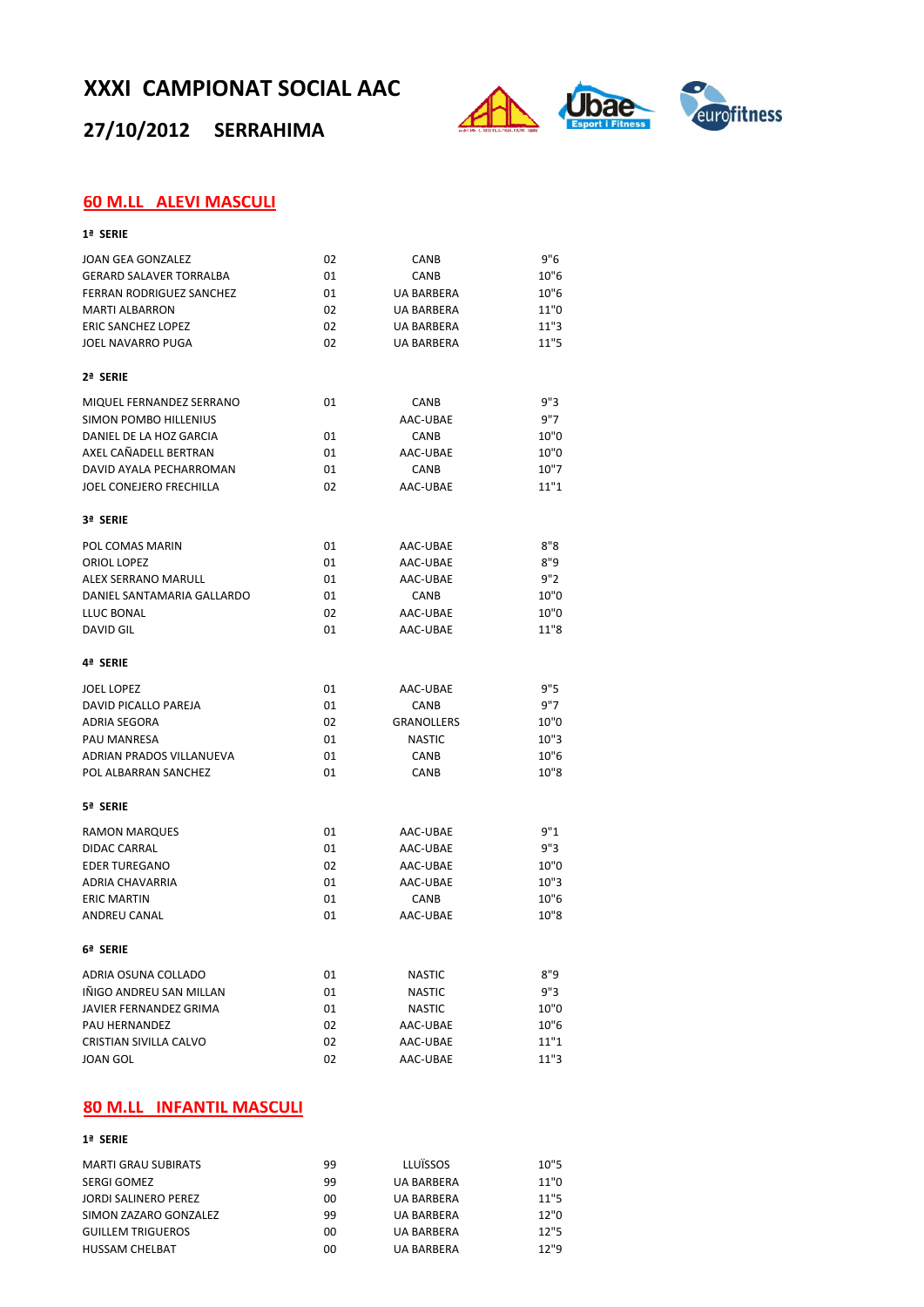## **27/10/2012 SERRAHIMA**



#### **2ª SERIE**

| <b>JOEL MARTIN MORELL</b>       | 99      | AAC-UBAE          | 10"8 |
|---------------------------------|---------|-------------------|------|
| <b>JOAN QUEROL PLA</b>          | 99      | AAC-UBAE          | 10"9 |
| <b>DONG XING</b>                | 99      | <b>UA BARBERA</b> | 11"8 |
| <b>IVAN ABELLA</b>              | 99      | <b>UA BARBERA</b> | 11"9 |
| <b>IVAN GALLEGO</b>             | 00      | <b>UA BARBERA</b> | 13"0 |
| ALEJANDRO POSTIGO PEREIRA       | 99      | <b>UA BARBERA</b> | 13"1 |
| 3ª SERIE                        |         |                   |      |
| PAU ABELLO SIMON                | 99      | AAC-UBAE          | 10"8 |
| <b>BIEL BENAVENTE TORTAJADA</b> | $00 \,$ | CANB              | 11"1 |
| DANIEL JIMENEZ ISABAL           | 00      | AAC-UBAE          | 12"0 |
| <b>CARLOS HERNANDEZ</b>         | 00      | AAC-UBAE          | 12"1 |
| CARLOS FLORIDO GONZALEZ         | 00      | <b>UA BARBERA</b> | 13"3 |
| <b>ALBERT CASAS</b>             | 00      | AAC-UBAE          | 13"6 |
| 4ª SERIE                        |         |                   |      |
| AARON LAS HERAS RUPEREZ         | $00 \,$ | AAC-UBAE          | 11"5 |
| <b>CRISTIAN ASENJO</b>          | 00      | AAC-UBAE          | 11"6 |
| <b>MARC MOLINA</b>              | 00      | AAC-UBAE          | 11"7 |
| <b>DENIS GARCIA</b>             | 99      | AAC-UBAE          | 11"7 |
| <b>PABLO CUBILES</b>            | 99      | AAC-UBAE          | 12"0 |
| PEP AIMERICH                    | 00      | CANB              | 12"0 |
| ASIER CARRASCOSA                | 99      | AAC-UBAE          | 12"0 |

### **100 M.LL CADET MASCULI**

| 1ª SERIE                  |    |                   | Vent: $-0.4$ |
|---------------------------|----|-------------------|--------------|
| DAVID GARCIA ORDOÑEZ      | 97 | AAC-UBAE          | 11"3         |
| JOAN SALA GARRIGA         | 97 | AAC-UBAE          | 11"7         |
| ROGER PUIGDOMENECH        | 97 | AAC-UBAE          | 12"0         |
| SERGI CODERCH NAVARRO     | 97 | AAC-UBAE          | 12"3         |
| <b>ERIK RODRIGUEZ</b>     | 97 | CANB              | 12"7         |
| <b>ALEX DOMENECH</b>      | 97 | AAC-UBAE          | 12"8         |
| 2ª SERIE                  |    |                   | Vent: - 0,9  |
| LLUIS NAVARRO MUÑOZ       | 97 | AAC-UBAE          | 13"1         |
| <b>ISMAEL BAYARRI</b>     | 97 | AAC-UBAE          | 13"6         |
| <b>GUILLEM BASSEDAS</b>   | 98 | AAC-UBAE          | 13"9         |
| ORIOL MARCO PUJOL         | 98 | AAC-UBAE          | 14"5         |
| POL MATA                  | 99 | CANB              | 14"6         |
| <b>EVANDER ALONSO</b>     | 98 | AAC-UBAE          | 14"7         |
| 3ª SERIE                  |    |                   | Vent: $-0.2$ |
| <b>MARC SANTOS</b>        | 97 | AAC-UBAE          | 11"7         |
| ARNAU PALOMERO DONADEU    | 98 | AAC-UBAE          | 12"4         |
| <b>FRANCESC FABREGATS</b> | 98 | AAC-UBAE          | 13"6         |
| <b>XAVIER ARTIGUE</b>     | 98 | AAC-UBAE          | 13"7         |
| ARNAU VAÑO                | 97 | AAC-UBAE          | 14"3         |
| <b>FACUNDO FISCO</b>      | 99 | CANB              | 15"3         |
| 4ª SERIE                  |    |                   | Vent: $-0.5$ |
| DANIEL COLLADO SANCHEZ    | 98 | <b>UA BARBERA</b> | 14"1         |
| <b>ISAAC NAVARRO PUGA</b> | 98 | <b>UA BARBERA</b> | 15"4         |
| <b>GABRIEL DOMINGUEZ</b>  | 98 | <b>NASTIC</b>     | 16"4         |
| ROBERTO IBAÑEZ FLORIDA    | 98 | <b>UA BARBERA</b> | 16"9         |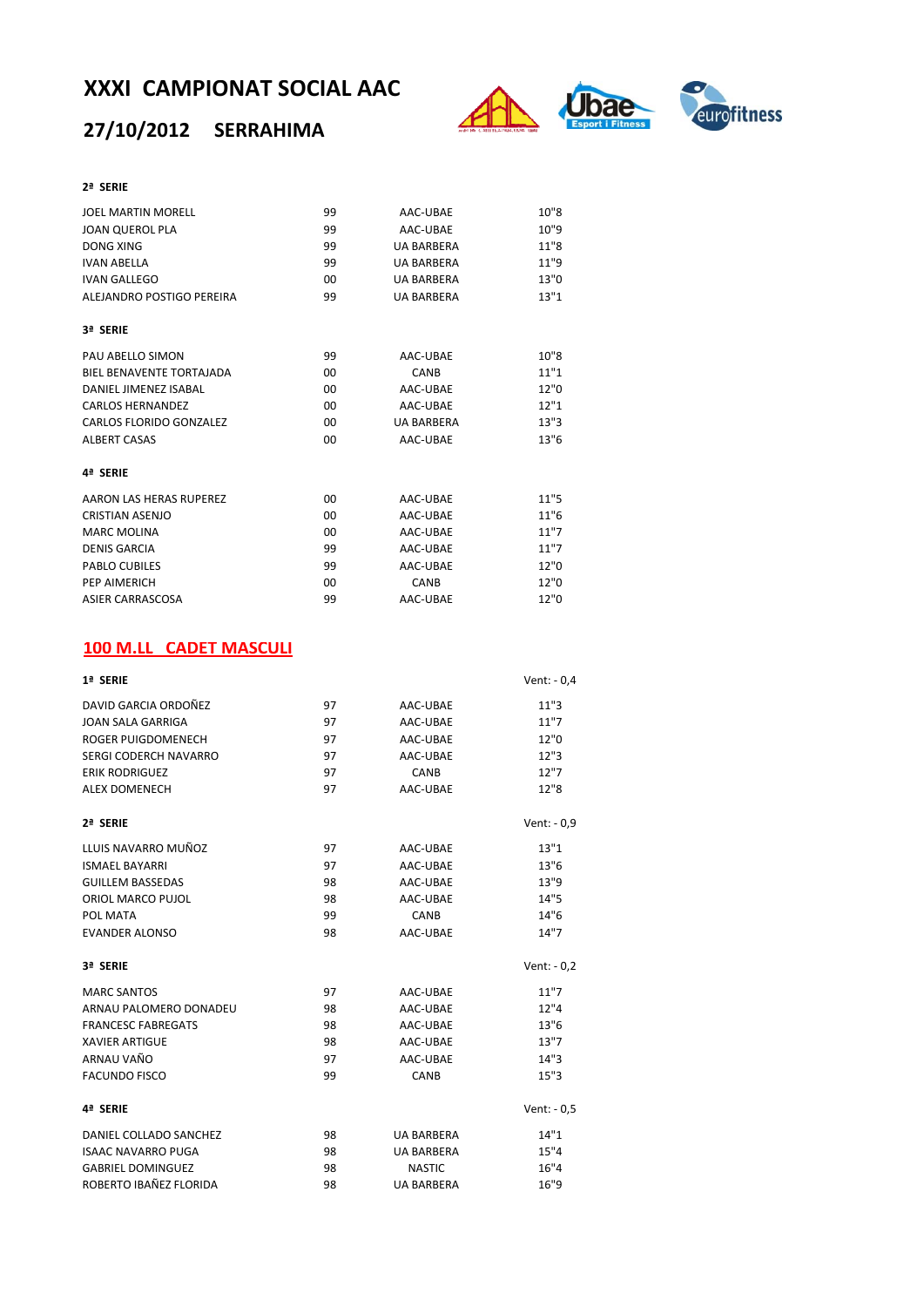## **27/10/2012 SERRAHIMA**



#### **1000 M.LL INFANTIL MASCULI**

| <b>JOAN TAPIES</b>              | 99      | AAC-UBAE          | 3'08"7  |
|---------------------------------|---------|-------------------|---------|
| AARON LAS HERAS RUPEREZ         | 00      | AAC-UBAE          | 3'10"9  |
| SIMON LAZARO GONZALEZ           | 99      | <b>UA BARBERA</b> | 3'19''2 |
| <b>IGNASI LOPEZ CASAS</b>       | 99      | AAC-UBAE          | 3'20''6 |
| CRISTIAN ASENIO                 | 00      | AAC-URAF          | 3'21''1 |
| DANIFI IIMFNF7 ISARAI           | 00      | AAC-UBAE          | 3'21''4 |
| POL BASSONS MORENO              | 99      | LLUÏSSOS          | 3'22''2 |
| <b>GABRIEL POMBO HILLENIUS</b>  | 99      | AAC-UBAE          | 3'33"9  |
| <b>HUSSAM CHELBAT</b>           | 00      | <b>UA BARBERA</b> | 3'37''3 |
| <b>ASIER CARRASCOSA</b>         | 99      | AAC-UBAE          | 3'37''6 |
| <b>ALVARO GARCIA</b>            | 99      | AAC-UBAE          | 3'38''4 |
| ALBERT GARCIA CASALENGUA        | 99      | AAC-UBAE          | 3'39"2  |
| <b>BIEL BENAVENTE TORTAYODA</b> | $00 \,$ | CANB              | 3'40"5  |
| DENIS GARCIA                    | 99      | AAC-UBAE          | 3'41''6 |
| <b>MARC MOLINA</b>              | 00      | AAC-UBAE          | 3'42''0 |
| SERGI GOMEZ AGUILAR             |         | <b>UA BARBERA</b> | 3'42''3 |
| PFP AYMERICH                    | 00      | CANB              | 3'42''7 |
| DONG XING                       | 99      | <b>UA BARBERA</b> | 3'48"4  |
| <b>JORDI SALINERO PEREZ</b>     | 00      | <b>UA BARBERA</b> | 3'53''4 |
| <b>CARLOS HERNANDEZ</b>         |         | AAC-UBAE          | 3'54''7 |
| <b>GUILLEM TRIGUEROS</b>        | 00      | <b>UA BARBERA</b> | 3'55"7  |
| <b>JOSEP RAIMON</b>             | 00      | AAC-UBAE          | 3'58''7 |
| <b>IVAN ABELLA</b>              | 99      | <b>UA BARBERA</b> | 4'05"4  |
| <b>PABLO CUBILES</b>            | 99      | AAC-UBAE          | 4'09"4  |
| <b>ALBERT CASAS</b>             | 00      | AAC-UBAE          | 4'10"3  |
| <b>CARLOS FLORIDO</b>           | 00      | <b>UA BARBERA</b> | 4'11"4  |
| <b>IVAN GALLEGO</b>             | 00      | <b>UA BARBERA</b> | 4'51"2  |

#### **1000 M.LL CADET MASCULI**

| ARNAU MONSECH                     | 97 | LLUÏSSOS      | 2'47''2 |
|-----------------------------------|----|---------------|---------|
| SOLOMON DODERO CURTANI            | 98 | AAC-UBAE      | 2'49''1 |
| ALEIX CABANACH                    | 97 | AAC-UBAE      | 2'50''1 |
| SERGIO MUÑOZ HERNANDEZ            | 97 | LLUÏSSOS      | 3'02"0  |
| RAUL MORENO                       | 97 | AAC-UBAE      | 3'06"9  |
| <b>VICTOR SEDANO</b>              | 98 | LLUÏSSOS      | 3'09"0  |
| ARNAU PALOMERO DONADEU            | 98 | AAC-UBAE      | 3'18''5 |
| ORIOL MARCO PUJOL                 | 98 | AAC-UBAE      | 3'30"0  |
| <b>GABRIEL DOMINGUEZ SANTIAGO</b> | 98 | <b>NASTIC</b> | 4'37''3 |

#### **1000 M.LL INFANTIL ‐ CADET FEMENI**

**1ª SERIE**

| ANGELA PASTOR DIAZ               | 99 | AAC-UBAE          | 3'35"1  |
|----------------------------------|----|-------------------|---------|
| LAIA RUIZ SOLDEVILA              | 00 | AAC-UBAE          | 3'42''6 |
| ALEXANDRA CIVERA POCEIRO         | 99 | AAC-UBAE          | 3'44''0 |
| NIRUTA LOPE GONZALEZ             | 99 | AAC-UBAE          | 3'46''1 |
| <b>EMMA PALA LORENTE</b>         |    | LLUÏSSOS          | 3'48"5  |
| <b>MARIONA GARCIA ROVIRA</b>     | 00 | AAC-UBAE          | 3'51''7 |
| <b>MARIA TOLEDO VERACRUZ</b>     | 00 | AAC-UBAE          | 3'52''5 |
| BERTA FORTEZA GOMEZ              | 99 | AAC-UBAE          | 3'56''5 |
| NURIA SOLSONA SADURNI            | 00 | AAC-UBAE          | 4'01"6  |
| <b>MARTA PORTILLO CARRASQUER</b> | 99 | <b>NASTIC</b>     | 4'06"0  |
| ALICIA POU CALDERON              | 99 | <b>UA BARBERA</b> | 4'08"4  |
| ALICIA AGUINALIU                 | 00 | AAC-UBAE          | 4'10"8  |
| ANNA OLIVERA                     | 00 | AAC-UBAE          | 4'13''0 |
| ALBA HERNANDEZ AROLA             | 00 | AAC-UBAE          | 4'20"2  |
| <b>MARTA SAMSO MARTINEZ</b>      | 00 | AAC-UBAE          | 4'24"2  |
| MARTA COMINO AMOR                | 00 | UA BARBERA        | 4'34"2  |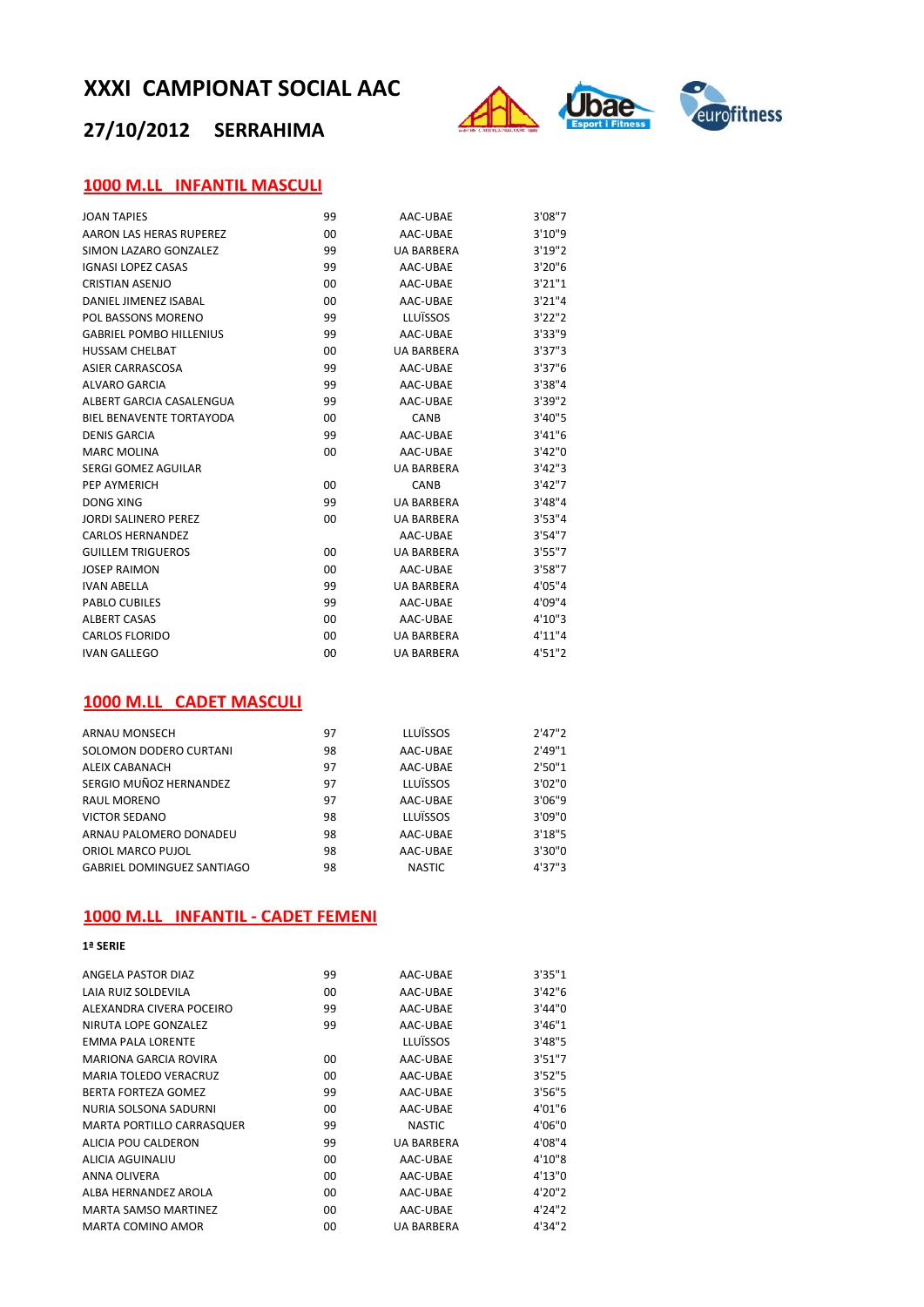## **27/10/2012 SERRAHIMA**



#### **2ª SERIE**

| <b>OUMAIMA BLAL</b>      | 97 | <b>LLUÏSSOS</b>   | 3'24''9 |
|--------------------------|----|-------------------|---------|
| ELENA SANZ SANZ          | 98 | AAC-UBAE          | 3'25''7 |
| NURIA GARCIA RUIZ        | 97 | <b>UA BARBERA</b> | 3'34''8 |
| PAULA MARTIN             | 98 | AAC-UBAE          | 3'39"0  |
| <b>DJAOUIDA MOKHTARI</b> | 98 | <b>NASTIC</b>     | 3'56''4 |
| RUTH MORENO VAZQUEZ      | 98 | AAC-UBAE          | 4'07"0  |
| DIANA ORMEÑO GUTIERREZ   | 97 | AAC-UBAE          | 4'09"6  |
| ANNA BIGORRA             | 98 | <b>NASTIC</b>     | 4'14''4 |
| <b>MARIA COMALELLA</b>   | 98 | <b>NASTIC</b>     | 4'20"6  |
| LIDIA GASQUEZ RUEDA      | 97 | AAC-UBAE          | 4'35"7  |
| ARIADNA MORENO LARA      | 99 | AAC-UBAE          | 4'48"9  |
| <b>BERTA GOL PEREZ</b>   | 00 | AAC-UBAE          | 5'04''1 |

#### **1000 M.MX BENJAMI MASCULI ‐ FEMENI**

| <b>ALBERT JIMENEZ</b>          | 04 | AAC-UBAE          | 5'30"0  |  |
|--------------------------------|----|-------------------|---------|--|
| <b>PAU CIVERA</b>              | 03 | AAC-UBAE          | 5'50"0  |  |
| <b>CLARA LAS HERAS RUPEREZ</b> | 03 | AAC-UBAE          | 5'59"0  |  |
| LAURA POU CALDERON             | 03 | UA BARBERA        | 6'15"0  |  |
| <b>GERARD RODRIGUEZ</b>        | 04 | UA BARBERA        | 6'40"0  |  |
| NEREA GUMA BERRAL              | 03 | AAC-UBAE          | 6'46"6  |  |
| ARIADNA CRUEL                  | 03 | UA BARBERA        | 6'48''2 |  |
| DUNA MALET ARMENGOL            | 03 | AAC-UBAE          | 6'50"6  |  |
| MARINA ABELLO SIMON            | 04 | AAC-UBAE          | 6'51''1 |  |
| <b>JOEL PEREZ</b>              | 03 | AAC-UBAE          | 6'55''2 |  |
| <b>TARIKU BATISTE</b>          | 04 | AAC-UBAE          | 6'56"3  |  |
| ARIADNA RODRIGUEZ SEGURA       | 03 | AAC-UBAE          | 7'01"4  |  |
| <b>ALBA RUIZ</b>               | 04 | CANB              | 7'01"7  |  |
| LAIA CANTARELL DELGADO         | 04 | AAC-UBAE          | 7'09"6  |  |
| LARA DE LA HOZ GARCIA          | 04 | CANB              | 7'14''5 |  |
| POL GUTIERREZ                  | 04 | <b>UA BARBERA</b> | 7'15''6 |  |
| <b>JOSE MIGUEL SOLETO</b>      | 04 | <b>CANB</b>       | 7'16''7 |  |
| CARLOTA CERDAN PEREZ           | 03 | CANB              | 7'17''9 |  |
| SARA MENDEZ CASTILLO           | 04 | <b>CANB</b>       | 7'23''8 |  |
| IGAMBO MUAKUKU PEÑESO          | 04 | CANB              | 7'25''3 |  |
| <b>FRANCISCO VEGA</b>          | 04 | <b>UA BARBERA</b> | 7'32''4 |  |
| PAULA PEREZ NICASI             | 03 | AAC-UBAE          | 7'37''5 |  |
| RAQUEL CERDAN PEREZ            | 04 | <b>CANB</b>       | 7'39"0  |  |
| CARLA ALTABELLA PROS           | 03 | AAC-UBAE          | 7'43''1 |  |
| MARTA OLIVERA SORIANO          | 03 | AAC-UBAE          | 7'46"7  |  |
| RUTH BRONCANO SOPENA           | 04 | AAC-UBAE          | 7'51"1  |  |
| CARLA CASADESUS FERNANDEZ      | 03 | AAC-UBAE          | 7'59"8  |  |
| LAURA ABIAR URLAS              | 04 | UA BARBERA        | 8'02"6  |  |
| LAURA GONZALEZ PERELLO         | 04 | <b>UA BARBERA</b> | 8'10''4 |  |
| <b>VALENTINA ROSSI</b>         | 03 | AAC-UBAE          | 8'12''2 |  |
| DORSAL 218                     |    |                   | 8'12"7  |  |
| ALEX DE LA FUENTE              | 03 | AAC-UBAE          | 8'13''4 |  |
| JOANA PUJADES                  | 04 | CANB              | 8'17''4 |  |
| LUCIA MUÑOZ MARQUEZ            | 04 | <b>UA BARBERA</b> | 8'24''6 |  |
| EVA AYALA PECHARROMAN          | 03 | <b>CANB</b>       | 8'25''6 |  |
| <b>POL CARCELES FERRERONS</b>  | 03 | AAC-UBAE          | 8'37"0  |  |
| <b>PAULI CANALS</b>            | 04 | <b>CANB</b>       | 8'42"9  |  |
| CARLOS PEREZ DE ARENAZA        | 03 | AAC-UBAE          | 8'44"8  |  |
| VICENÇ BLANQUER                | 04 | CANB              | 8'48"5  |  |
| <b>IVAN GONZALEZ</b>           | 04 | CANB              | 8'52"9  |  |
| VICTORIA VILASECA MARTIN       | 04 | AAC-UBAE          | 9'17''4 |  |
| <b>ROGER ALEGRE</b>            | 04 | AAC-UBAE          |         |  |
| <b>JAN ANGULO</b>              | 05 | CANB              |         |  |
| <b>ERIK RUIZ</b>               | 04 | UA BARBERA        |         |  |
| ADA CASADO                     |    |                   |         |  |
| JOAN COMAS MARIN               | 03 | AAC-UBAE          |         |  |
| <b>ALBA MARTINEZ</b>           | 04 | UA BARBERA        |         |  |
| <b>DANIEL CANTON</b>           | 04 | AAC-UBAE          |         |  |
| JULIO MUÑOZ                    | 04 | <b>UA BARBERA</b> |         |  |
|                                |    |                   |         |  |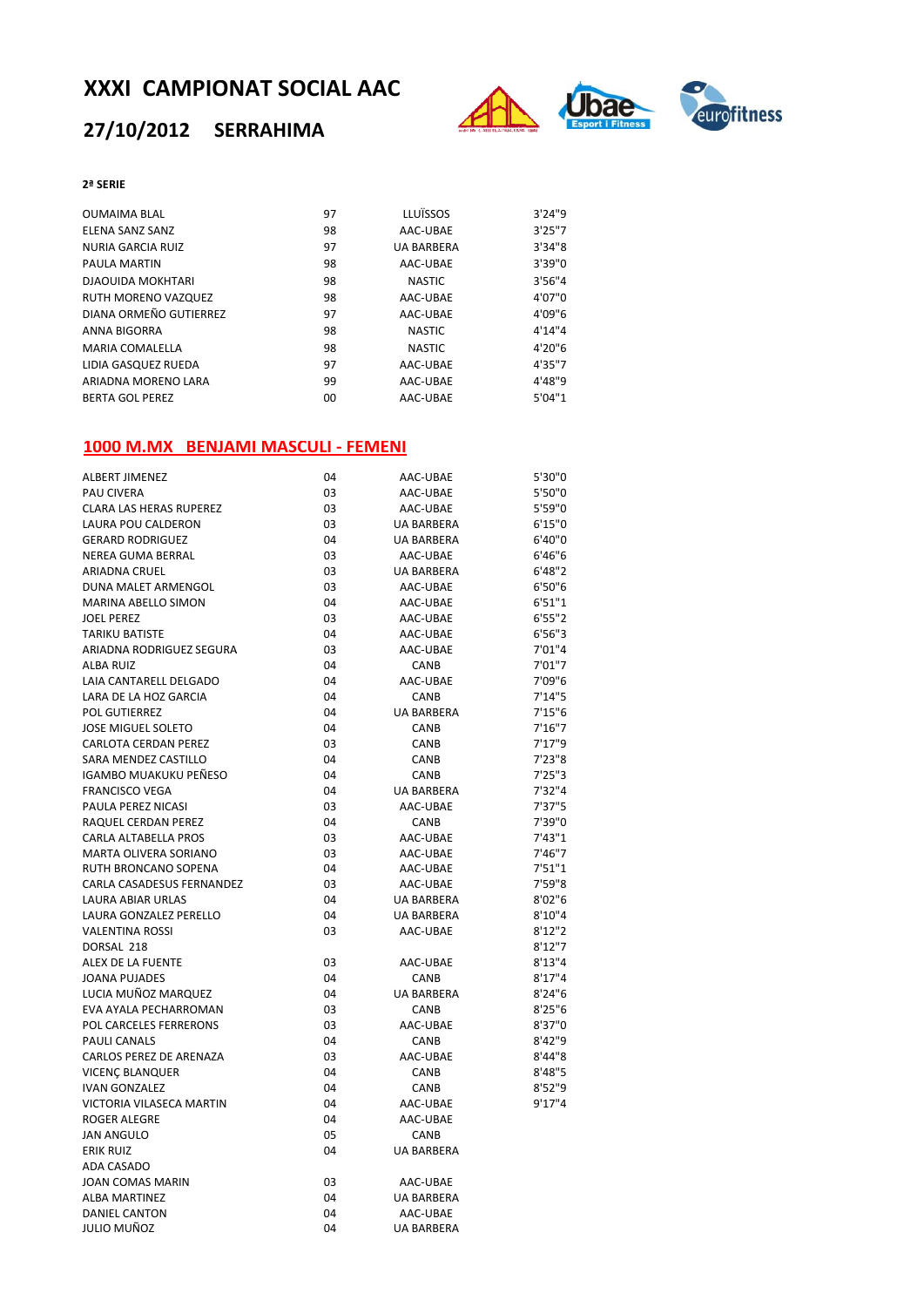## **27/10/2012 SERRAHIMA**



### **1000 M.MX ALEVI MASCULI ‐ FEMENI**

| ALEXIA PALOMERO DONADEU        | 02 | AAC-UBAE          | 5'17"0  |  |
|--------------------------------|----|-------------------|---------|--|
| <b>ADRIA SEGURA</b>            | 02 | UA BARBERA        | 5'33"0  |  |
| <b>JUDITH SIMO CALLEJON</b>    | 01 | <b>NASTIC</b>     | 5'35''8 |  |
| NICOLAS ORIOL                  | 01 | CANB              | 5'49"5  |  |
| PAU HERNANDEZ AROLA            | 02 | AAC-UBAE          | 5'52"5  |  |
| ALEX SERRANO MARULL            | 01 | AAC-UBAE          | 5'55''4 |  |
| NEREA RABAIXET TORTOSA         | 01 | AAC-UBAE          | 5'57''6 |  |
| AITANA PEREZ DE ARENAZA        | 01 | AAC-UBAE          | 6'00"2  |  |
| MARTA VILLARROYA               | 01 | AAC-UBAE          | 6'06"5  |  |
| <b>DAVID CRUCES</b>            | 02 | CANB              | 6'08''2 |  |
| NEREA GOMEZ ZAFRA              | 01 | UA BARBERA        | 6'08"5  |  |
| <b>CRISTIAN SIVILLA CALVO</b>  | 01 | AAC-UBAE          | 6'18''0 |  |
| <b>RAMON MARQUES</b>           | 01 | AAC-UBAE          | 6'32"2  |  |
| CARLA CASCON LOPEZ             | 02 | <b>NASTIC</b>     | 6'32"6  |  |
| MARINA LARRIBA                 | 01 | AAC-UBAE          | 6'32"9  |  |
| <b>JOEL LOPEZ</b>              | 01 | <b>GRANOLLERS</b> | 6'35"9  |  |
| ANDREA SIVILLA CALVO           | 01 | AAC-UBAE          | 6'46"4  |  |
| DANIEL SANTAMARIA              | 01 | AAC-UBAE          | 6'48"5  |  |
| <b>EDER TUREGANO</b>           | 02 | AAC-UBAE          | 6'49''2 |  |
| <b>ADRIAN PRADOS</b>           | 01 | CANB              | 6'49"7  |  |
| PAULA ARMENGOL                 | 02 | AAC-UBAE          | 6'50"5  |  |
| <b>MARTA MENDEZ</b>            | 01 | AAC-UBAE          | 7'02"0  |  |
| <b>JOEL CONEJERO FRECHILLA</b> | 02 | AAC-UBAE          | 7'03"0  |  |
| ANDREA ILLA OVIEDO             | 01 | AAC-UBAE          | 7'04"5  |  |
| <b>SARA MARIN</b>              | 01 | AAC-UBAE          | 7'05"2  |  |
| ANDREU CANAL                   | 01 | AAC-UBAE          | 7'12"6  |  |
| <b>IRIA TEJEIRO</b>            | 02 | CANB              | 7'12''9 |  |
| DAVID PICALLO                  | 01 | CANB              | 7'14''2 |  |
| <b>MARIA MARTIN ESCUDERO</b>   | 01 | CANB              | 7'14"4  |  |
| ABRIL TARES BARRAGAN           | 01 | AAC-UBAE          | 7'15''1 |  |
| MIGUEL FERNANDEZ               | 01 | CANB              | 7'15''6 |  |
| PAULA PUYO                     | 01 | AAC-UBAE          | 7'16''2 |  |
| DAVID GIL                      | 01 | AAC-UBAE          | 7'16''6 |  |
| <b>MERCEDES RUIZ GUILLEN</b>   | 01 | UA BARBERA        | 7'17''1 |  |
| DORSAL 726                     |    |                   | 7'19"6  |  |
| ORIOL LOPEZ                    | 01 | AAC-UBAE          | 7'19"9  |  |
| JOANA SUBIRATS IVERN           | 01 | AAC-UBAE          | 7'21"1  |  |
| <b>MARINA GIL</b>              | 01 | AAC-UBAE          | 7'21''4 |  |
| LLUC BONAL                     | 02 | AAC-UBAE          | 7'29"0  |  |
| <b>FERRAN RODRIGUEZ</b>        | 01 | AAC-UBAE          | 7'30"9  |  |
| POL COMAS MARIN                | 01 | AAC-UBAE          | 7'33"6  |  |
| MELANGO MUAKUKU                | 02 | CANB              | 7'34"5  |  |
| DAVID AYALA                    | 01 | CANB              | 7'35"1  |  |
| LUCIA BARRAZA                  | 02 | CANB              | 7'35"5  |  |
| <b>JOAN GOL</b>                | 02 | AAC-UBAE          | 7'36"4  |  |
| PAULA TREJO                    | 02 | CANB              | 7'41"0  |  |
| SIMON POMBO HILLENIUS          | 01 | AAC-UBAE          | 7'42"1  |  |
| LIDIA VILLANOVA                | 02 | UA BARBERA        | 7'43"0  |  |
| AXEL CAÑADELL BERTRAN          | 01 | AAC-UBAE          | 7'43"5  |  |
| ADRIA ECHEBARRIA               | 01 | AAC-UBAE          | 7'43"5  |  |
| <b>GERARD SALAVERTA</b>        | 01 | CANB              | 7'44"3  |  |
| MARINA CAÑIZO                  | 02 | AAC-UBAE          | 8'41"3  |  |
| <b>MARTA SOLE</b>              | 02 | AAC-UBAE          | 9'21"8  |  |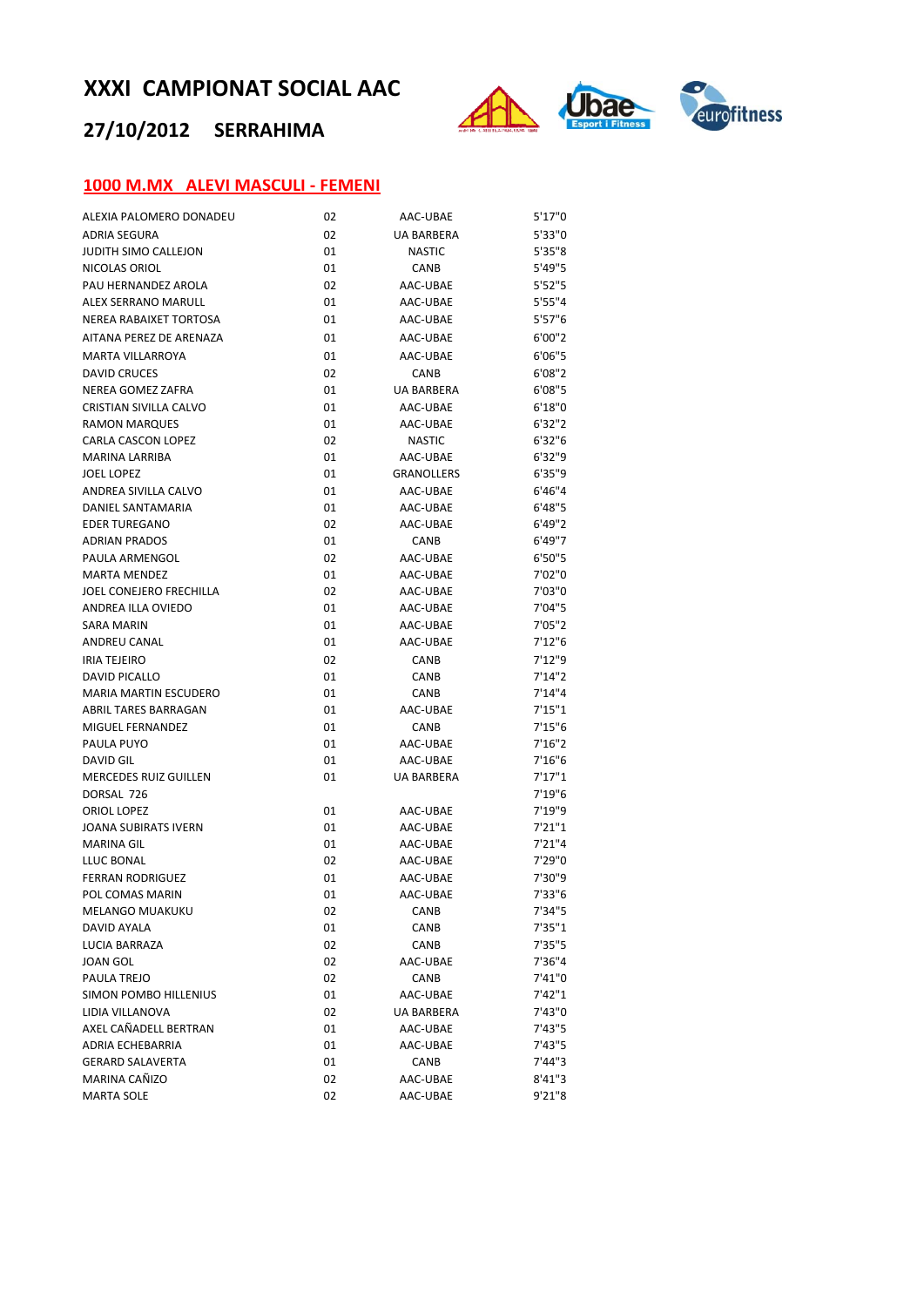## **27/10/2012 SERRAHIMA**



#### **3000 M.MX INFANTIL ‐ CADET FEMENI**

| MARIA NICOLAS SOLA           | 98 | AAC-UBAE          | 16'21"0 |  |
|------------------------------|----|-------------------|---------|--|
| AI BA SERRANO MEDINA         | 97 | AAC-UBAE          | 17'30"0 |  |
| <b>MARIONA GARCIA ROVIRA</b> | 00 | AAC-UBAE          | 17'40"0 |  |
| MARINA GFA BARRAGAN          |    | <b>UA BARBERA</b> | 17'55"0 |  |
| OLIVIA PIFRA CATALAN         | 00 | AAC-UBAE          | 18'20"0 |  |
| ALICIA AGUINALIU             | 00 | AAC-UBAE          | 18'55"0 |  |
| MARINA GONZALEZ SORRIBAS     | 98 | AAC-UBAE          | 19'00"0 |  |
| IRENE VALLE CASTIÑEIRAS      | 98 | AAC-UBAE          | 21'31"0 |  |
| NIRUTA LOPE GONZALEZ         | 99 | AAC-UBAE          | 21'52"6 |  |
| ANDREA CIVERA POCEIRO        | 00 | AAC-UBAE          | 22'07"6 |  |
| <b>MARIA TOLEDO VERACRUZ</b> | 00 | AAC-UBAE          | 22'32"7 |  |
| NURIA SOLSONA SADURNI        | 00 | AAC-UBAE          | 22'32"7 |  |
| ANA OLIVERA SORIANO          | 00 | AAC-UBAE          | 22'32"7 |  |
| ALBA HERNANDEZ AROLA         | 00 | AAC-UBAE          | 22'57"0 |  |
| <b>BERTA GOL PEREZ</b>       | 00 | AAC-UBAE          | 22'58"0 |  |
| NEREA GUTIERREZ GARCIA       |    | <b>UA BARBERA</b> | 23'09"0 |  |
| INMA GARAZ GONZALEZ          |    | <b>UA BARBERA</b> | 23'10"0 |  |
| <b>MARTA SAMSO MARTINEZ</b>  | 00 | AAC-UBAE          | 23'37"0 |  |
| LAIA RUIZ SOLDEVILA          | 00 | AAC-UBAE          | 23'38"0 |  |
|                              |    |                   |         |  |

#### **3000 M.MX INFANTIL ‐ CADET MASCULI**

| DANI JIMENEZ             | 00      | AAC-UBAE | 16'44"4          |
|--------------------------|---------|----------|------------------|
| <b>SERGI TORNER</b>      |         | CANB     | 16'52"8          |
| AARON LAS HERAS RUPEREZ  | 00      | AAC-UBAE | 18'10"1          |
| <b>ALBERT CASES</b>      | 00      | AAC-UBAE | 21'07"7          |
| <b>CRISTIAN ASENJO</b>   |         | AAC-UBAE | 21'14"0          |
| PABLO CUBILES            | 99      | AAC-UBAE | 22'28"1          |
| DENIS GARCIA CARPENTERO  | 99      | AAC-UBAE | Desg art. 230 6A |
| <b>MARC MOLINA</b>       | $00 \,$ | AAC-UBAE | Desg art. 230 6A |
| ASIER CARRASCOSA         | 99      | AAC-UBAE | Desg art. 230 6A |
| CARLOS HERNANDEZ NAVARRO | 00      | AAC-UBAE | Desg art. 230 6A |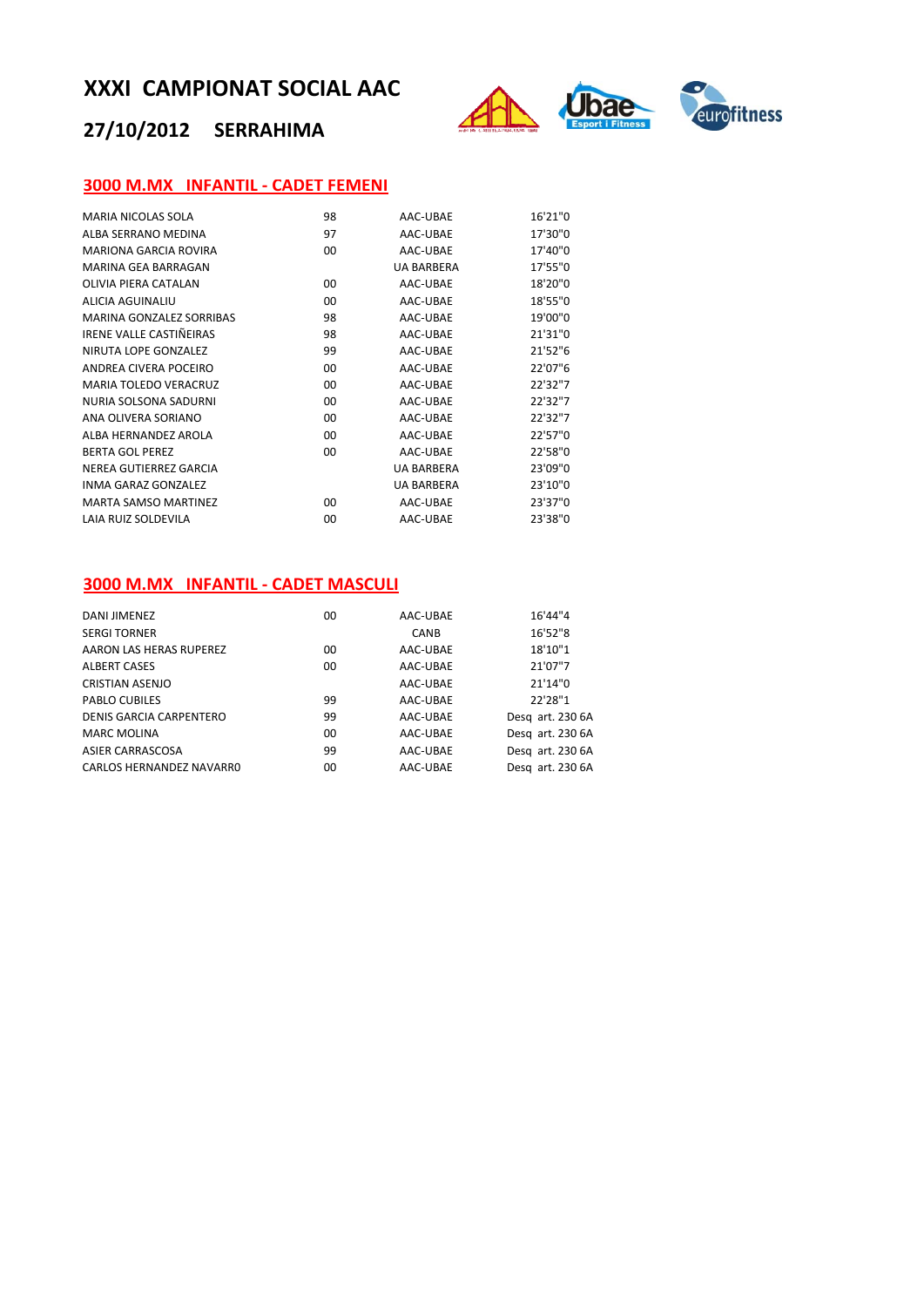## **27/10/2012 SERRAHIMA**



#### **LLARGADA BENJAMI FEMENI PROVA REALITZADA SENSE JUTGES**

| $\mathbf{1}$   | <b>ESTELA GARRIDO</b>          | 03 | <b>UA BARBERA</b> | 3.29   | 3.06                     | 3.19           | 3.29 |
|----------------|--------------------------------|----|-------------------|--------|--------------------------|----------------|------|
| $\overline{2}$ | <b>PAULA PEREZ</b>             | 03 | AAC-UBAE          | 3.23   | 3.01                     | 2.69           | 3.23 |
| 3              | <b>CLARA LAS HERAS RUPEREZ</b> | 03 | AAC-UBAE          | 2.75   | 3.17                     | 3.03           | 3.17 |
| 4              | <b>MARINA ABELLO SIMO</b>      | 04 | AAC-UBAE          | 3.10   | 2.86                     | 1.26           | 3.10 |
| 5              | NEREA GUMA BERRAL              | 03 | AAC-UBAE          | 2.90   | 3.09                     | 2.83           | 3.09 |
| 6              | LAIA GIL                       | 04 | <b>NASTIC</b>     | 3.09   | 2.85                     | 2.45           | 3.09 |
| 7              | CARLOTA CERDAN                 | 03 | CANB              | 2.72   | 2.85                     | 2.98           | 2.98 |
| 8              | LAURA POU                      | 03 | <b>UA BARBERA</b> | 2.97   | 2.78                     | 2.96           | 2.97 |
| 9              | <b>GLORIA PILAR</b>            | 04 | <b>NASTIC</b>     | 2.89   |                          |                | 2.89 |
| 10             | LARA DE LA HOZ                 | 04 | CANB              | 2.53   | 2.81                     | 2.88           | 2.88 |
| 11             | DUNA MALET ARMENGOL            | 03 | AAC-UBAE          | 2.85   | 2.70                     | 2.63           | 2.85 |
| 12             | <b>AINHOA PEREZ</b>            | 03 | <b>NASTIC</b>     | 2.70   | 2.83                     | 2.59           | 2.83 |
| 13             | <b>ARIADNA CRUEL</b>           | 03 | <b>UA BARBERA</b> | 2.58   | 2.80                     | 2.80           | 2.80 |
| 14             | <b>SARA MENDEZ</b>             | 04 | CANB              | $\sim$ | 2.38                     | 2.78           | 2.78 |
| 15             | MERITXELL SANCHEZ              | 03 | CANB              | 2.56   |                          | 2.78           | 2.78 |
| 16             | <b>MARTINA SUBIRATS IVERN</b>  | 03 | AAC-UBAE          | 2.68   | 2.47                     | $\blacksquare$ | 2.68 |
| 17             | <b>LAURA ALBIAC</b>            | 04 | <b>UA BARBERA</b> | 2.65   | $\overline{\phantom{a}}$ | 2.36           | 2.65 |
| 18             | ARIADNA RODRIGUEZ SEGURA       | 03 | AAC-UBAE          | 2.63   | 2.04                     | 2.50           | 2.63 |
| 19             | <b>JOANA PUJADAS</b>           | 04 | CANB              | 2.37   | 2.63                     | 2.34           | 2.63 |
| 20             | <b>JUDIT JIMENEZ</b>           | 03 | UA BARBERA        | 2.17   | 2.60                     | 1.02           | 2.60 |
| 21             | IGAMBO MUAKUKU                 | 04 | CANB              | 2.57   | 2.29                     | 3.12           | 2.57 |
| 22             | LAIA CANTARELL DELGADO         | 04 | AAC-UBAE          | 2.49   | 2.51                     | 2.47           | 2.51 |
| 23             | <b>ALBA RUIZ</b>               | 04 | CANB              |        | 2.49                     | 2.40           | 2.49 |
| 24             | ADA CASADO                     | 03 | AAC-UBAE          | 2.20   | 2.42                     | 2.20           | 2.42 |
| 25             | CARLA ALTABELLA                | 03 | AAC-UBAE          | 2.38   | 1.50                     | 1.99           | 2.38 |
| 26             | <b>RAQUEL CERDAN</b>           | 04 | CANB              | 2.37   | 2.26                     | 2.67           | 2.37 |
| 27             | MARTA OLIVERA SORIANO          | 03 | AAC-UBAE          | 2.22   | 2.23                     | 1.84           | 2.23 |
| 28             | LAURA GONZALEZ                 | 04 | UA BARBERA        | 2.22   | 2.22                     | 1.87           | 2.22 |
| 29             | EVA AYALA                      | 03 | CANB              | 2.15   | 2.11                     | $\blacksquare$ | 2.15 |
| 30             | NINA BARRACHINA                | 03 | AAC-UBAE          | 2.13   | 2.10                     | 1.74           | 2.13 |
| 31             | <b>ALBA MARTINEZ</b>           | 04 | UA BARBERA        | 2.12   | 2.07                     | 1.53           | 2.12 |
| 32             | RUTH BRONCANO SOPENA           | 04 | AAC-UBAE          | 1.95   | 2.09                     | 1.88           | 2.09 |
| 33             | <b>CARLA CASADESUS</b>         | 03 | AAC-UBAE          | 1.86   | 1.95                     | 1.71           | 1.95 |
| 34             | LUCIA MUÑOZ                    | 04 | <b>UA BARBERA</b> |        |                          | 1.95           | 1.95 |
| 35             | <b>VALENTINA ROSSI</b>         | 03 | AAC-UBAE          |        | 1.87                     |                | 1.87 |
| 36             | <b>JULIA GONZALEZ</b>          | 04 | <b>NASTIC</b>     | L.     | 1.35                     | $\overline{a}$ | 1.35 |

#### **PES BENJAMI FEMENI PROVA REALITZADA SENSE JUTGES**

|    | <b>CARLOTA CERDAN</b>    | 03 | <b>CANB</b>       | 4.30 | 5.50 |  | 5.50 |
|----|--------------------------|----|-------------------|------|------|--|------|
| 2  | <b>ESTELA GARRIDO</b>    | 03 | <b>UA BARBERA</b> | 5.22 | 4.08 |  | 5.22 |
| 3  | <b>IGAMBO MUAKUKU</b>    | 04 | CANB              | 3.70 | 4.77 |  | 4.77 |
| 4  | <b>SARA MENDEZ</b>       | 04 | <b>CANB</b>       | 4.76 | 4.05 |  | 4.76 |
| 5  | <b>JUDIT JIMENEZ</b>     | 03 | <b>UA BARBERA</b> | 4.72 | 4.55 |  | 4.72 |
| 6  | ALBA RUIZ                | 04 | <b>CANB</b>       | 3.88 | 4.56 |  | 4.56 |
| 7  | LARA DE LA HOZ           | 04 | CANB              | 3.81 | 4.34 |  | 4.34 |
| 8  | EVA AYALA                | 03 | <b>CANB</b>       | 3.20 | 4.20 |  | 4.20 |
| 9  | LAURA POU                | 03 | <b>UA BARBERA</b> | 4.11 | 4.08 |  | 4.11 |
| 10 | <b>MERITXELL SANCHEZ</b> | 03 | CANB              | 3.32 | 4.06 |  | 4.06 |
| 11 | <b>ARIADNA CRUEL</b>     | 03 | <b>UA BARBERA</b> | 3.75 | 2.90 |  | 3.75 |
| 12 | <b>JOANA PUJADES</b>     | 04 | <b>CANB</b>       | 3.10 | 3.40 |  | 3.40 |
| 13 | LAURA ALBIAC             | 04 | <b>UA BARBERA</b> | 3.37 | 3.25 |  | 3.37 |
| 14 | LAURA GONZALEZ           | 04 | <b>UA BARBERA</b> | 2.41 | 2.36 |  | 2.41 |
| 15 | <b>ALBA MARTINEZ</b>     | 04 | <b>UA BARBERA</b> | 2.39 | 2.24 |  | 2.39 |
| 16 | LUCIA MUÑOZ              | 04 | UA BARBERA        | 2.20 | 1.84 |  | 2.20 |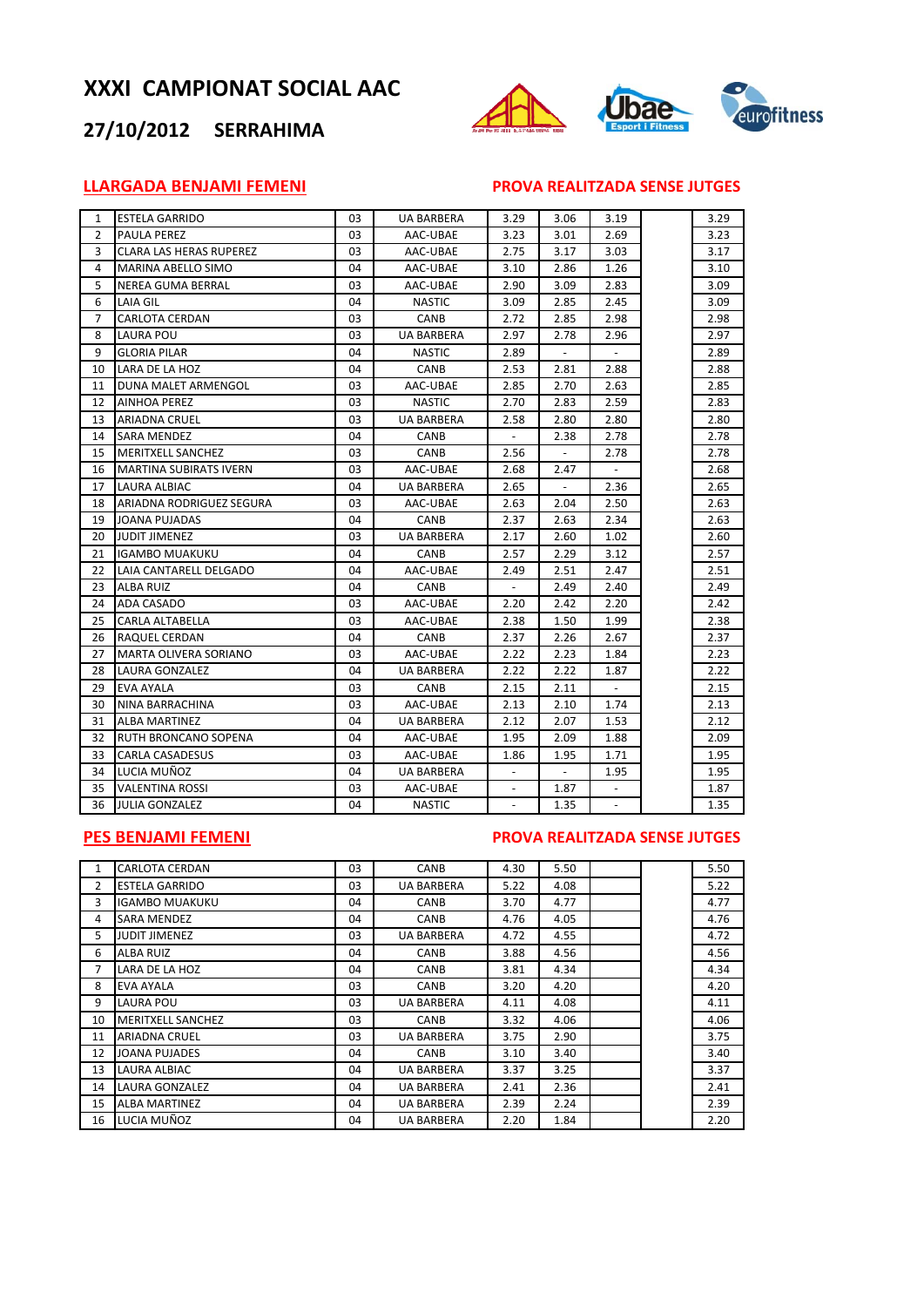## **27/10/2012 SERRAHIMA**



#### **LLARGADA ALEVI FEMENI PROVA REALITZADA SENSE JUTGES**

| $\mathbf{1}$ | ANA MANTARRAL          | 01 | <b>NASTIC</b>     | 4.12 | 4.31 | 4.29 | 4.31 |
|--------------|------------------------|----|-------------------|------|------|------|------|
| 2            | <b>JUDIT SIMO</b>      | 01 | <b>NASTIC</b>     | 3.68 | 3.47 | 3.55 | 3.68 |
| 3            | <b>MERCEDES RUIZ</b>   | 01 | <b>UA BARBERA</b> | 3.35 | 3.40 | 3.68 | 3.68 |
| 4            | LAURA CENTELLA         | 01 | <b>NASTIC</b>     | 3.36 | 3.11 | 3.45 | 3.45 |
| 5.           | <b>MARTA VILLAROYA</b> | 01 | AAC-UBAE          | 3.37 | 3.20 | 3.39 | 3.39 |
| 6            | <b>NEREA GOMEZ</b>     | 01 | <b>UA BARBERA</b> | 3.28 | 2.90 | 3.11 | 3.28 |
| 7            | <b>NEREA RABAIXET</b>  | 01 | AAC-UBAE          | 3.13 | 2.91 | 3.20 | 3.20 |
| 8            | <b>JULIA CALVO</b>     | 02 | <b>NASTIC</b>     | 3.19 | 2.92 | 3.13 | 3.19 |
| 9            | <b>ANDREA SIVILLA</b>  | 01 | AAC-UBAE          | 2.65 | 2.97 | 3.00 | 3.00 |
| 10           | <b>ELENA ANDREU</b>    | 01 | <b>NASTIC</b>     | 2.92 | 2.50 | 2.58 | 2.92 |
| 11           | <b>XENIA FRANCO</b>    | 02 | <b>NASTIC</b>     | 2.45 | 2.88 | 2.87 | 2.88 |
| 12           | <b>SARA GOL</b>        | 02 | AAC-UBAE          | 2.80 | 2.34 | 2.61 | 2.80 |
| 13           | <b>ANDREA ILLA</b>     | 01 | AAC-UBAE          | 2.50 | 2.40 | 2.72 | 2.72 |
| 14           | <b>ALEXIA PALOMERO</b> | 02 | AAC-UBAE          | 2.60 | 1.67 | 2.13 | 2.60 |
| 15           | <b>AITANA PEREZ</b>    | 01 | AAC-UBAE          | 2.50 | 2.52 | 2.63 | 2.52 |
| 16           | PAULA PRUJO            | 01 | AAC-UBAE          | 2.41 | 1.90 | 2.36 | 2.41 |
| 17           | <b>ABRIL TARES</b>     | 01 | AAC-UBAE          | 2.30 | 2.40 | 2.36 | 2.40 |
| 18           | <b>JULIA SANCHEZ</b>   | 02 | CANB              | 2.19 | 2.37 | 1.56 | 2.37 |
| 19           | MARINA CAÑIZO          | 02 | AAC-UBAE          | 2.12 | 2.06 | 2.27 | 2.27 |
| 20           | <b>MARINA GIL</b>      | 01 | AAC-UBAE          | 1.40 | 1.34 | 1.69 | 1.69 |

#### **PES ALEVI FEMENI PROVA REALITZADA SENSE JUTGES**

| 1              | <b>JUDIT SIMO</b>         | 01 | <b>NASTIC</b>     | 6.86 | 6.82 | 7.75 | 7.75 |
|----------------|---------------------------|----|-------------------|------|------|------|------|
| $\overline{2}$ | ANA MANZANAL              | 01 | <b>NASTIC</b>     | 7.42 | 7.17 | 7.17 | 7.42 |
| 3              | <b>LAURA CENTELLA</b>     | 01 | <b>NASTIC</b>     | 6.54 | 6.30 | 6.30 | 6.54 |
| 4              | ANDREA ILLA               | 01 | AAC-UBAE          | 5.99 | 5.57 | 6.43 | 6.43 |
| 5              | <b>NEREA GOMEZ</b>        | 01 | <b>UA BARBERA</b> | 5.51 | 6.41 | 6.10 | 6.41 |
| 6              | ANDREA ACERA              | 02 | CANB              | 5.48 | 4.94 | 6.29 | 6.29 |
| $\overline{7}$ | <b>MARIA MARTIN</b>       | 01 | CANB              | 6.09 | 4.84 | 5.48 | 6.09 |
| 8              | <b>NEREA RABAIXET</b>     | 01 | AAC-UBAE          | 6.03 | 5.70 | 5.91 | 6.03 |
| 9              | <b>MARTA MENDEZ LOPEZ</b> | 01 | AAC-UBAE          | 5.32 | 5.47 | 5.99 | 5.99 |
| 10             | <b>MERCEDES RUIZ</b>      | 01 | UA BARBERA        | 5.53 | 5.97 | 5.41 | 5.97 |
| 11             | LIDIA VILLANOVA           | 02 | <b>UA BARBERA</b> | 5.15 | 5.54 | 5.92 | 5.92 |
| 12             | PAULA ARMENGOL            | 02 | AAC-UBAE          | 5.34 | 5.19 | 5.67 | 5.67 |
| 13             | <b>MELANGO MUAKUKU</b>    | 02 | CANB              | 3.98 | 5.60 | 5.42 | 5.60 |
| 14             | <b>ABRIL TARES</b>        | 01 | AAC-UBAE          | 3.58 | 3.64 | 5.51 | 5.51 |
| 15             | <b>JULIA CALVO</b>        | 02 | <b>NASTIC</b>     | 5.37 | 5.20 | 4.94 | 5.37 |
| 16             | ANDREA SIVILLA CALVO      | 01 | AAC-UBAE          | 5.07 | 5.35 | 5.16 | 5.35 |
| 17             | LUCIA BARRAZA             | 02 | CANB              | 5.27 | 5.16 | 4.20 | 5.27 |
| 18             | <b>NURIA MANCHON</b>      | 02 | <b>UA BARBERA</b> | 5.06 | 4.79 | 5.25 | 5.25 |
| 19             | <b>PAULA TREJO</b>        | 02 | CANB              | 5.20 | 5.10 | 4.41 | 5.20 |
| 20             | <b>MARTA VILLARROYA</b>   | 01 | AAC-UBAE          | 4.51 | 5.16 | 4.86 | 5.16 |
| 21             | <b>JULIA SANCHEZ</b>      | 02 | CANB              | 5.11 | 4.27 | 5.15 | 5.15 |
| 22             | <b>MARINA LARRIBA</b>     | 01 | AAC-UBAE          | 4.62 | 4.24 | 5.14 | 5.14 |
| 23             | PAULA PUGO                | 01 | AAC-UBAE          | 4.39 | 4.84 | 5.10 | 5.10 |
| 24             | AINA OLIVELLA             | 01 | AAC-UBAE          | 3.95 | 4.84 | 5.07 | 5.07 |
| 25             | ELENA ANDREU              | 01 | <b>NASTIC</b>     | 4.48 | 5.04 | 4.54 | 5.04 |
| 26             | IRIA TEIJEIRO             | 02 | CANB              | 4.57 | 4.57 | 4.98 | 4.98 |
| 27             | AITANA PEREZ DE ARENAZA   | 01 | AAC-UBAE          | 4.36 | 4.77 | 4.67 | 4.77 |
| 28             | <b>XENIA FRANCO</b>       | 02 | <b>NASTIC</b>     | 4.60 | 4.47 | 4.30 | 4.60 |
| 29             | JOANA SUBIRATS IVERN      | 01 | AAC-UBAE          | 3.70 | 4.46 | 4.13 | 4.46 |
| 30             | <b>AINA CASANELLAS</b>    | 01 | AAC-UBAE          | 4.45 | 3.90 | 4.41 | 4.45 |
| 31             | <b>ALEXIA PALOMERO</b>    | 02 | AAC-UBAE          | 4.18 | 4.38 | 4.35 | 4.38 |
| 32             | <b>SARA GOL ALBERICH</b>  | 02 | AAC-UBAE          | 4.34 | 4.14 | 4.21 | 4.34 |
| 33             | <b>MARINA GIL</b>         | 01 | AAC-UBAE          | 3.18 | 4.03 | 3.50 | 4.03 |
| 34             | MARINA CAÑIZO             | 02 | AAC-UBAE          | 3.65 | 3.02 | 3.92 | 3.92 |
| 35             | <b>SARA MARIN</b>         | 01 | AAC-UBAE          | 3.34 | 3.87 | 3.69 | 3.87 |
| 36             | <b>GLORIA FLORIDO</b>     | 02 | <b>UA BARBERA</b> | 3.83 | 3.81 | 3.31 | 3.83 |
| 37             | <b>MARTA SOLE</b>         | 02 | AAC-UBAE          | 2.69 | 3.03 | 3.16 | 3.16 |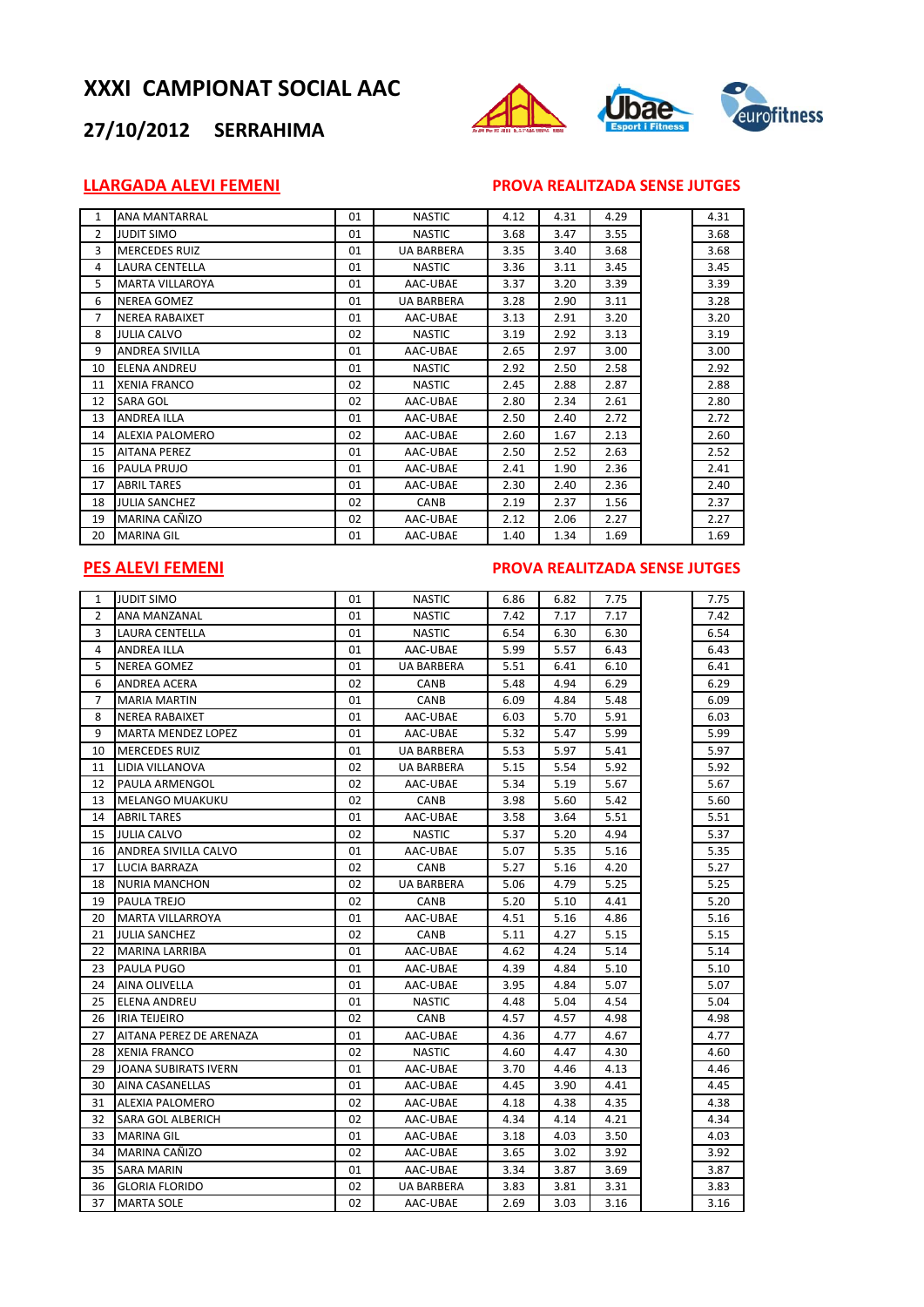



#### **LLARGADA BENJAMI MASCULI PROVA REALITZADA SENSE JUTGES**

| $\mathbf{1}$ | JOAN COMAS MARIN                | 03 | AAC-UBAE          | 3.18 | 3.84 | 3.65 | 3.84 |
|--------------|---------------------------------|----|-------------------|------|------|------|------|
| 2            | <b>MARCOS BAREA RIOS</b>        | 03 | <b>UA BARBERA</b> | 3.42 | 3.54 | 3.31 | 3.54 |
| 3            | <b>FRANCISCO VEGA PALACIOS</b>  | 04 | <b>UA BARBERA</b> | 2.58 | 3.28 | 3.31 | 3.31 |
| 4            | <b>GERARD RODRIGUEZ SANCHEZ</b> | 04 | <b>UA BARBERA</b> | 3.19 | 3.30 | 3.11 | 3.30 |
| 5            | <b>JOEL PEREZ RODRIGUEZ</b>     | 03 | AAC-UBAE          | X    | 3.29 | 2.85 | 3.29 |
| 6            | PAU CIVERA POCEIRO              | 03 | AAC-UBAE          | 2.96 | 3.03 | 3.16 | 3.16 |
| 7            | ANDREU PERELLO ARMENTANO        | 03 | AAC-UBAE          | 2.35 | 3.10 | 2.81 | 3.10 |
| 8            | POL CARCELES FERRERONS          | 03 | AAC-UBAE          | 2.97 | 2.60 | 2.26 | 2.97 |
| 9            | ALBERT JIMENEZ ISABAL           | 04 | AAC-UBAE          | 2.94 | 2.68 | 2.78 | 2.94 |
| 10           | POL GUTIERREZ RAMALLO           | 04 | <b>UA BARBERA</b> | X    | 1.94 | 2.91 | 2.91 |
| 11           | LUCA VAZQUEZ SHAU               | 04 | <b>NASTIC</b>     | 2.50 | 2.80 | 2.82 | 2.82 |
| 12           | <b>HUGO SANCHEZ ERASO</b>       | 04 | <b>NASTIC</b>     | 2.52 | 2.68 | X    | 2.68 |
| 13           | JOSE MIGUEL SOETO ASILIO        | 03 | CANB              | 2.54 | 2.55 | 2.60 | 2.60 |
| 14           | ALEX DE LA FUENTE MARTINEZ      | 03 | AAC-UBAE          | 2.31 | 2.49 | 2.26 | 2.49 |
| 15           | JULIO MUÑOZ MARQUEZ             | 04 | <b>UA BARBERA</b> | 2.21 | 2.46 | 2.12 | 2.46 |
| 16           | TARIKU BATISTE RAMON            | 04 | AAC-UBAE          | X    | 2.30 | 2.43 | 2.43 |
| 17           | VICENS BLANQUEZ COLOMER         | 04 | CANB              | 1.96 | 2.43 | 2.19 | 2.43 |
| 18           | <b>PAULI CANALS ROS</b>         | 04 | CANB              | 1.86 | 2.21 | 2.42 | 2.42 |
| 19           | CRISTIAN VACA ALBARAN           | 04 | <b>UA BARBERA</b> | 2.02 | 2.30 | 2.01 | 2.30 |
| 20           | <b>DANIEL CANTON MARTIN</b>     | 04 | AAC-UBAE          | 2.22 | 1.68 | 2.12 | 2.22 |
| 21           | <b>ERIC LUIS MARTIN</b>         | 04 | <b>UA BARBERA</b> | X    | X    | 2.15 | 2.15 |
| 22           | CARLOS PEREZ DE ARENAZA         | 03 | AAC-UBAE          | 1.71 | 1.92 | 2.00 | 2.00 |
|              | <b>HECTOR RODRIGUEZ</b>         | 04 | <b>NASTIC</b>     | X    | X    | X    |      |

#### **PES BENJAMI MASCULI PROVA REALITZADA SENSE JUTGES**

| $\mathbf{1}$   | <b>JOAN COMAS MARIN</b>        | 03 | AAC-UBAE          | 4.64 | 4.27 | 5.52 | 5.52 |
|----------------|--------------------------------|----|-------------------|------|------|------|------|
| $\overline{2}$ | PAU CIVERA POCEIRO             | 03 | AAC-UBAE          | 4.80 | 5.11 | 5.32 | 5.32 |
| 3              | <b>MARCOS BAREA</b>            | 03 | <b>UA BARBERA</b> | 4.40 | 4.80 | 5.15 | 5.15 |
| $\overline{4}$ | <b>HECTOR RODRIGUEZ</b>        | 04 | <b>NASTIC</b>     | 5.10 | 4.84 | 5.12 | 5.12 |
| 5              | LUCA VAZQUEZ                   | 04 | <b>NASTIC</b>     | 4.00 | 4.94 | 4.56 | 4.94 |
| 6              | <b>ALBERT JIMENEZ ISABAL</b>   | 04 | AAC-UBAE          | 2.71 | 4.87 | 3.20 | 4.87 |
| $\overline{7}$ | <b>ANDREU PERELLO</b>          | 03 | AAC-UBAE          | 3.60 | 4.65 | 4.77 | 4.77 |
| 8              | <b>JOSE MIGUEL SOLETO</b>      | 03 | CANB              | 4.25 | 4.71 | 4.51 | 4.71 |
| 9              | <b>FRANCISCO VEGA</b>          | 04 | <b>UA BARBERA</b> | 4.60 | 4.52 | 4.51 | 4.60 |
| 10             | <b>ALEX DE LA FUENTE</b>       | 03 | AAC-UBAE          | 4.19 | 4.14 | 4.31 | 4.31 |
| 11             | <b>POL CARCELES FERRERONS</b>  | 03 | AAC-UBAE          | 4.49 | 3.97 | 4.51 | 4.31 |
| 12             | <b>TARIKU BATISTE RAMON</b>    | 04 | AAC-UBAE          | 3.64 | 4.29 | 4.11 | 4.29 |
| 13             | <b>HUGO SANCHEZ</b>            | 04 | <b>NASTIC</b>     | 3.60 | 3.42 | 3.82 | 3.82 |
| 14             | <b>GERARD RODRIGUEZ</b>        | 04 | <b>UA BARBERA</b> | 3.87 | 3.41 | 3.40 | 3.82 |
| 15             | <b>JOEL PEREZ</b>              | 03 | AAC-UBAE          | 2.28 | 3.44 | 3.04 | 3.44 |
| 16             | <b>PAULI CANALS</b>            | 04 | CANB              | 3.10 | 3.19 | 3.39 | 3.39 |
| 17             | <b>IVAN VALENZUELA</b>         | 04 | CANB              | 2.52 | 2.69 | 3.35 | 3.35 |
| 18             | <b>DANIEL CANTON</b>           | 04 | AAC-UBAE          | 2.47 | 3.08 | 3.19 | 3.19 |
| 19             | <b>POL GUTIERREZ</b>           | 04 | <b>UA BARBERA</b> | 3.11 | 3.15 | 3.05 | 3.15 |
| 20             | <b>VICENC BLANQUEZ</b>         | 04 | CANB              | 3.13 | 1.85 | 1.80 | 3.13 |
| 21             | <b>CARLOS PEREZ DE ARENAZA</b> | 03 | AAC-UBAE          | 2.87 | 3.05 | 2.90 | 3.05 |
| 22             | JULIO MUÑOZ                    | 04 | <b>UA BARBERA</b> | 2.21 | 2.88 | 2.97 | 2.97 |
| 23             | <b>CRISTIAN VACA</b>           | 04 | <b>UA BARBERA</b> | 2.29 | 2.61 | 2.65 | 2.65 |
| 24             | <b>ERIC RUIZ</b>               | 04 | <b>UA BARBERA</b> | 2.13 | 2.37 | 2.62 | 2.62 |
| 25             | <b>ROGER ALEGRE</b>            | 04 | AAC-UBAE          | 1.97 | 1.77 | 2.51 | 2.51 |

## **LLARGADA ALEVI MASCULI PROVA REALITZADA SENSE JUTGES**

|                | <b>ADRIA OSUNA</b>         | 01 | <b>NASTIC</b>     | 4.11 | 4.15 | 4.38 | 4.34 |
|----------------|----------------------------|----|-------------------|------|------|------|------|
| $\overline{2}$ | IÑIGO ANDREU               | 01 | <b>NASTIC</b>     | 3.68 | 3.98 | 4.16 | 4.16 |
| 3              | <b>ALEX SERRANO MARULL</b> | 01 | AAC-UBAE          | 3.64 | 3.77 | 4.00 | 4.00 |
| 4              | <b>MIQUEL FERNANDEZ</b>    | 01 | <b>CANB</b>       | 3.80 | 3.83 | 3.87 | 3.87 |
| 5              | POL COMAS MARIN            | 01 | AAC-UBAE          | 3.78 | 3.60 | 3.52 | 3.78 |
| 6              | JOAN GEA                   | 02 | <b>UA BARBERA</b> | 3.54 | 3.62 | x    | 3.62 |
|                | DANIEL SANTAMARIA          | 01 | <b>CANB</b>       | 3.32 | 3.43 | 3.31 | 3.43 |
| 8              | ORIOL LOPEZ                | 01 | AAC-UBAE          | 3.43 | 3.21 | 3.26 | 3.43 |
| 9              | <b>JOEL LOPEZ</b>          | 01 | AAC-UBAE          | X    |      | 3.41 | 3.41 |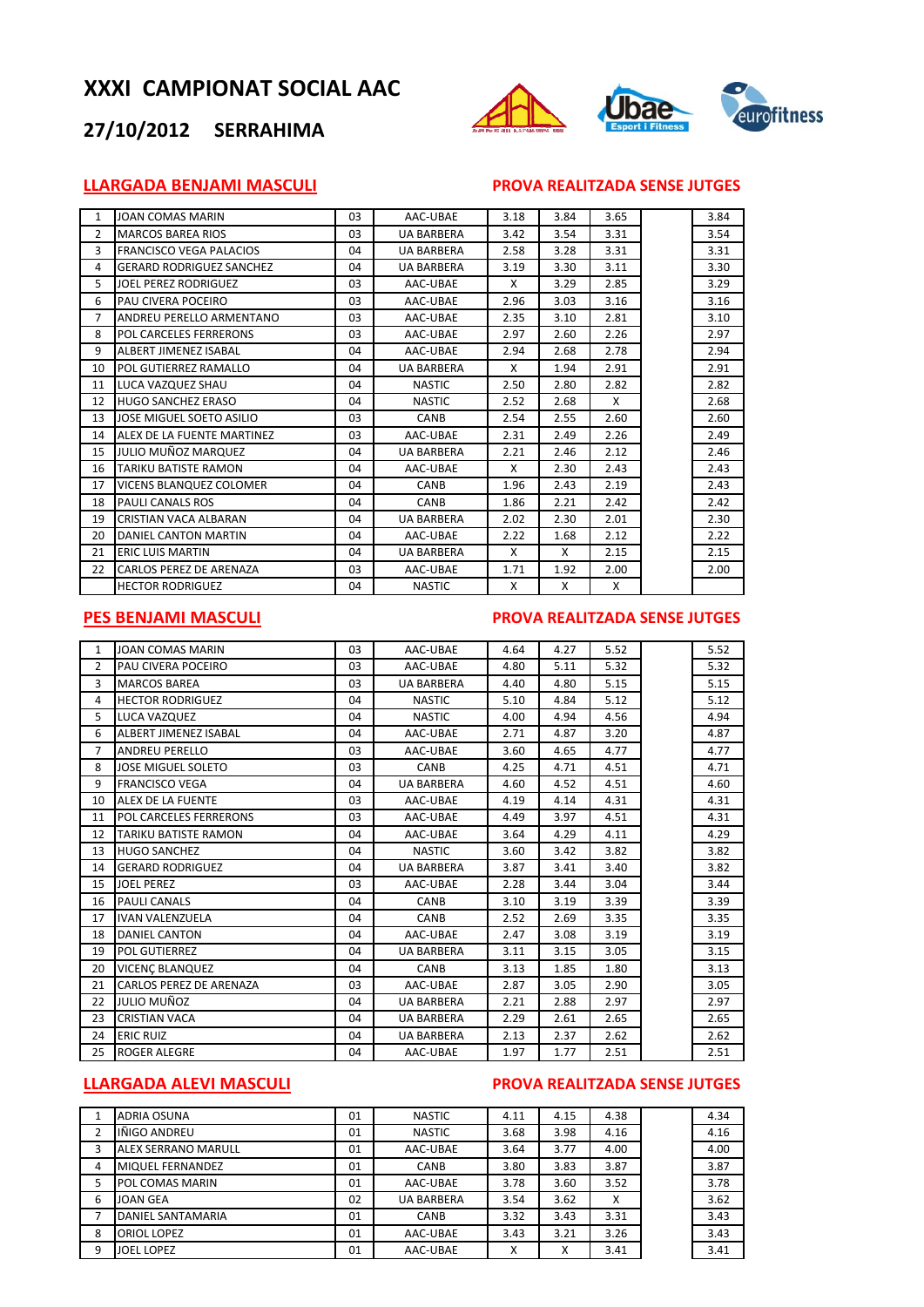## **27/10/2012 SERRAHIMA**



## **LLARGADA ALEVI MASCULI (Continuacio) PROVA REALITZADA SENSE JUTGES**

| 10 | <b>SIMON POMBO HILLENIUS</b> | 01 | AAC-UBAE          | 3.37 | X    | X    | 3.37 |
|----|------------------------------|----|-------------------|------|------|------|------|
| 11 | DIDAC CANAL                  | 01 | AAC-UBAE          | 3.10 | 3.30 | X    | 3.30 |
| 12 | <b>ADRIA SEGURA</b>          | 02 | <b>GRANOLLERS</b> | 3.17 | 2.94 | 3.21 | 3.21 |
| 13 | <b>EDER TUREGANO</b>         | 02 | AAC-UBAE          | 3.20 | 3.14 | 2.76 | 3.20 |
| 14 | LLUC BONAL                   | 02 | AAC-UBAE          | 2.97 | 3.20 | 3.05 | 3.20 |
| 15 | DANIEL DE LA HOZ             | 01 | CANB              | 3.07 | 3.20 | 2.80 | 3.20 |
| 16 | <b>DAVID PICALLO</b>         | 01 | CANB              | 2.58 | 2.85 | 3.19 | 3.19 |
| 17 | POL ALBARRAN                 | 01 | CANB              | 3.03 | 3.15 | 3.12 | 3.15 |
| 18 | <b>GERARD SALAVERT</b>       | 01 | CANB              | 2.65 | 3.14 | 3.10 | 3.14 |
| 19 | <b>PAU MANRESA</b>           | 01 | <b>NASTIC</b>     | 2.78 | 3.09 | 3.11 | 3.11 |
| 20 | <b>FERRAN RODRIGUEZ</b>      | 01 | <b>UA BARBERA</b> | 2.76 | 2.73 | 3.10 | 3.10 |
| 21 | <b>DAVID CRUCES</b>          | 02 | <b>NASTIC</b>     | 3.10 | 3.09 | 3.07 | 3.10 |
| 22 | <b>MARTI ALBARRAN</b>        | 02 | <b>UA BARBERA</b> | 2.98 | 2.96 | X    | 2.98 |
| 23 | <b>ADRIA CHAVARRIA</b>       | 01 | AAC-UBAE          | 2.94 | 2.58 | 2.37 | 2.94 |
| 24 | <b>JAVIER FERNANDEZ</b>      | 01 | <b>NASTIC</b>     | 2.90 | 2.92 | 2.73 | 2.92 |
| 25 | AXEL CAÑADELL BERTRAN        | 01 | AAC-UBAE          | X    | X    | 2.72 | 2.72 |
| 26 | PAU HERNANDEZ AROLA          | 02 | AAC-UBAE          | 2.56 | 2.66 | X    | 2.66 |
| 27 | <b>JOEL NAVARRO</b>          | 02 | <b>UA BARBERA</b> | 2.63 | X    | 2.57 | 2.63 |
| 28 | <b>RAMON MARQUES</b>         | 01 | AAC-UBAE          | X    | 3.26 | 2.62 | 2.62 |
| 29 | NICOLAS ORIOL                | 01 | CANB              | 2.57 | X    | 2.30 | 2.57 |
| 30 | <b>ERIC SANCHEZ</b>          | 02 | <b>UA BARBERA</b> | 2.41 | 2.55 | 2.50 | 2.55 |
| 31 | JOEL CONEJERO FRECHILLA      | 02 | AAC-UBAE          | 2.42 | 2.49 | 2.54 | 2.54 |
| 32 | <b>ADRIAN PRADOS</b>         | 01 | CANB              | 2.52 | X    | 2.40 | 2.52 |
| 33 | JOAN GOL ALBERICH            | 02 | AAC-UBAE          | X    | 2.51 | 2.10 | 2.51 |
| 34 | <b>DAVID AYALA</b>           | 01 | CANB              | X    | 2.48 | X    | 2.48 |
| 35 | CRISTIAN SIVILLA CALVO       | 02 | AAC-UBAE          | 2.44 | 2.40 | 2.45 | 2.45 |
| 36 | <b>ANDREU CANAL</b>          | 01 | AAC-UBAE          | X    | 2.00 | 2.00 | 2.00 |
|    | <b>DAVID GIL</b>             | 01 | AAC-UBAE          | X    | X    | X    |      |

#### **PES ALEVI MASCULI PROVA REALITZADA SENSE JUTGES**

| $\mathbf{1}$    | POL ALBARRAN                 | 01 | CANB              | 9.68 | 10.26 |  | 10.26 |
|-----------------|------------------------------|----|-------------------|------|-------|--|-------|
| 2               | <b>SIMON POMBO HILLENIUS</b> | 01 | AAC-UBAE          | 8.66 | 8.68  |  | 8.68  |
| 3               | <b>ALEX SERRANO MARULL</b>   | 01 | AAC-UBAE          | 8.40 | 8.34  |  | 8.34  |
| 4               | IÑIGO ANDREU                 | 01 | <b>NASTIC</b>     | 6.67 | 7.00  |  | 7.00  |
| 5               | <b>ADRIA OSUNA</b>           | 01 | <b>NASTIC</b>     | 6.86 | 6.88  |  | 6.88  |
| 6               | <b>ADRIAN PRADOS</b>         | 01 | CANB              | 6.75 | 5.61  |  | 6.75  |
| 7               | AXEL CAÑADELL BERTRAN        | 01 | AAC-UBAE          | 5.91 | 6.67  |  | 6.67  |
| 8               | <b>DAVID AYALA</b>           | 01 | CANB              | 5.81 | 6.56  |  | 6.56  |
| 9               | DANIEL DE LA HOZ             | 01 | CANB              | 6.39 | 5.76  |  | 6.39  |
| 10              | <b>DIDAC CANAL</b>           | 01 | AAC-UBAE          | 6.37 | 6.02  |  | 6.37  |
| 11              | <b>JOAN GEA</b>              | 02 | <b>UA BARBERA</b> | 5.21 | 6.29  |  | 6.29  |
| 12              | <b>JOEL LOPEZ</b>            | 01 | AAC-UBAE          | 6.21 | 6.20  |  | 6.21  |
| 13              | <b>ORIOL LOPEZ</b>           | 01 | AAC-UBAE          | 6.19 | 6.11  |  | 6.19  |
| 14              | <b>RAMON MARQUES</b>         | 01 | AAC-UBAE          | 5.80 | 5.35  |  | 5.80  |
| 15              | NICOLAS ORIOL                | 01 | CANB              | 5.60 | 5.77  |  | 5.77  |
| 16              | <b>JAVIER FERNANDEZ</b>      | 01 | <b>NASTIC</b>     | 5.44 | 5.75  |  | 5.75  |
| 17              | POL COMAS MARIN              | 01 | AAC-UBAE          | 5.55 | 5.70  |  | 5.70  |
| 18              | <b>JOEL NAVARRO</b>          | 02 | <b>UA BARBERA</b> | 4.85 | 5.58  |  | 5.58  |
| 19              | PAU HERNANDEZ AROLA          | 02 | AAC-UBAE          | 5.46 | 5.56  |  | 5.56  |
| 20              | <b>ERIC MARTIN</b>           | 01 | CANB              | 5.26 | 5.56  |  | 5.56  |
| 21              | <b>LLUC BERRAL</b>           | 02 | AAC-UBAE          | 5.55 | 4.28  |  | 5.55  |
| 22              | <b>DAVID CRUCES</b>          | 02 | <b>NASTIC</b>     | 5.24 | 5.51  |  | 5.51  |
| 23              | <b>ADRIA CHAVARRIA</b>       | 01 | AAC-UBAE          | 5.47 | 5.25  |  | 5.47  |
| 24              | <b>FERRAN RODRIGUEZ</b>      | 01 | <b>UA BARBERA</b> | 5.13 | 5.20  |  | 5.20  |
| 25              | JOEL CONEJERO FRECHILLA      | 02 | AAC-UBAE          | 4.40 | 5.12  |  | 5.12  |
| 26              | <b>EDER TUREGANO</b>         | 02 | AAC-UBAE          | 5.12 | 3.32  |  | 5.12  |
| 27              | <b>GERARD SALAVER</b>        | 01 | <b>CANB</b>       |      | 5.07  |  | 5.07  |
| 28              | <b>ERIC SANCHEZ</b>          | 02 | <b>UA BARBERA</b> | 4.83 | 4.87  |  | 4.87  |
| 29              | CRISTIAN SIVILLA CALVO       | 02 | AAC-UBAE          | 4.77 | 4.50  |  | 4.77  |
| 30              | <b>DAVID PICALLO</b>         | 01 | CANB              | 4.70 | 4.17  |  | 4.70  |
| 31              | <b>PAU MANRESA</b>           | 01 | <b>NASTIC</b>     | 3.70 | 4.38  |  | 4.38  |
| 32              | <b>MARTI ALBARRAN</b>        | 02 | <b>UA BARBERA</b> | 3.89 | 4.38  |  | 4.38  |
| 33              | <b>JOAN GOL ALBERICH</b>     | 02 | AAC-UBAE          | 4.03 | 4.30  |  | 4.30  |
| 34              | <b>DAVID GIL</b>             | 01 | AAC-UBAE          | 3.63 | 3.63  |  | 3.63  |
| $\overline{35}$ | <b>ANDREU CANAL</b>          | 01 | AAC-UBAE          | 2.58 | 2.10  |  | 2.58  |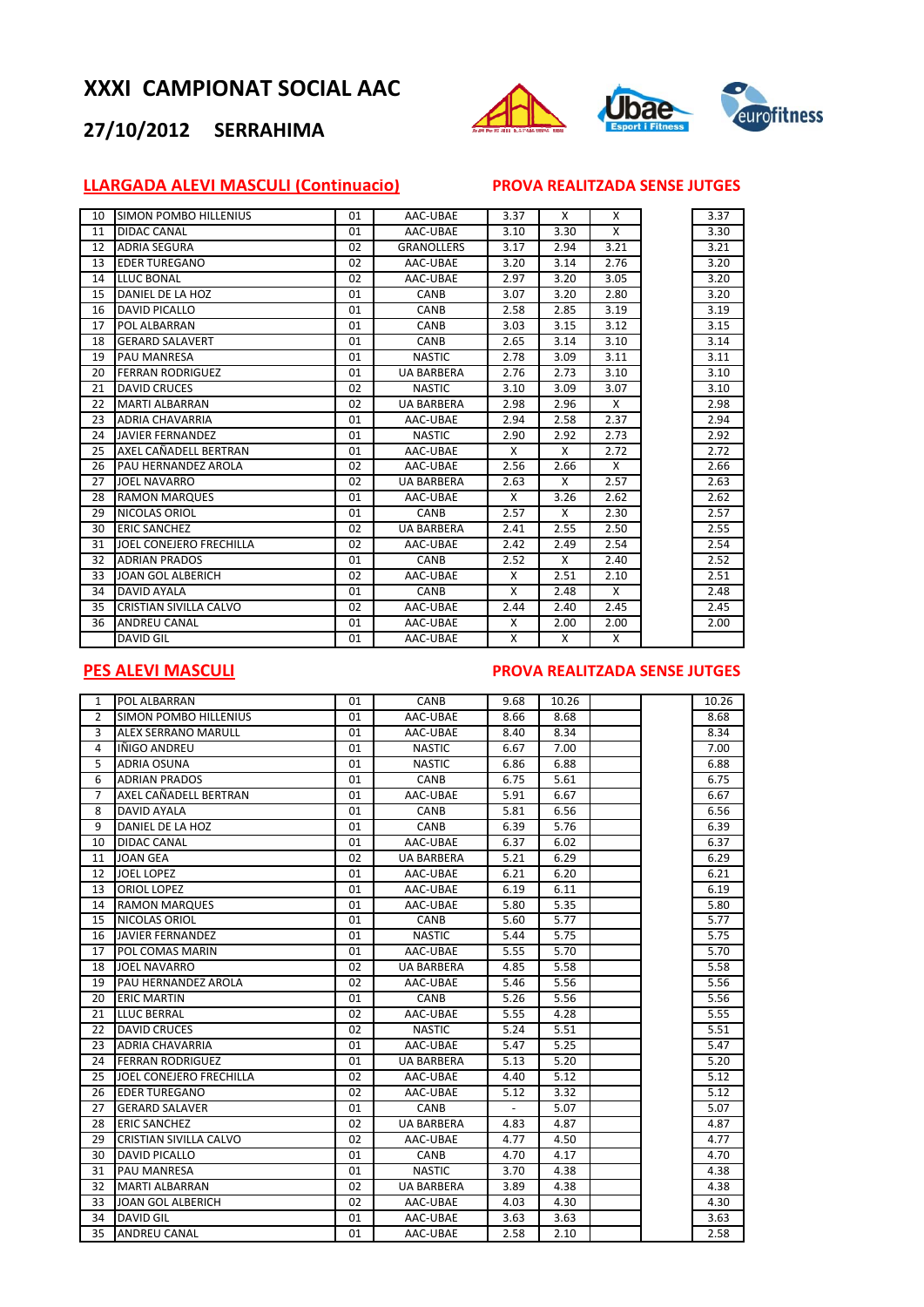

## **27/10/2012 SERRAHIMA**

## **LLARGADA INFANTIL FEMENI**

| $\mathbf{1}$ | <b>EMMA PALA</b>             | 99 | LLUÏSSOS          | 4.57 | 4.61           | 4.29 | 4.61                     |
|--------------|------------------------------|----|-------------------|------|----------------|------|--------------------------|
| 2            | <b>IRENE ARJONA</b>          | 99 | <b>NASTIC</b>     | 3.80 | 4.25           | 4.55 | 4.55                     |
| 3            | <b>RUTH DIAZ</b>             | 99 | LLUÏSSOS          | 3.81 | 4.02           | 4.35 | 4.35                     |
| 4            | <b>MARIA JULVE</b>           | 99 | <b>NASTIC</b>     | X    | 4.13           | 4.22 | 4.22                     |
| 5            | <b>IRENE REBOREDO</b>        | 99 | LLUÏSSOS          | 3.93 | 4.05           | 4.21 | 4.21                     |
| 6            | MARIA BALLART VERNET         | 99 | AAC-UBAE          | 4.08 | 3.89           | 3.79 | 4.08                     |
| 7            | ANGELA PASTOR DIAZ           | 99 | AAC-UBAE          | 4.07 | 3.95           | 4.02 | 4.07                     |
| 8            | <b>CARLA MATAS</b>           | 99 | <b>NASTIC</b>     | Χ    | 4.07           | 4.04 | 4.07                     |
| 9            | ARAMI ROJAS                  | 99 | AAC-UBAE          | 3.90 | 3.83           | 4.06 | 4.06                     |
| 10           | <b>GISELA SANCHEZ</b>        | 99 | <b>NASTIC</b>     | 3.90 | 3.80           | 4.00 | 4.00                     |
| 11           | LAIA BALSELLS                | 99 | AAC-UBAE          | 3.93 | 3.78           | 3.73 | 3.93                     |
| 12           | LUCI VEGA                    | 99 | <b>UA BARBERA</b> | 3.71 | 3.41           | 3.90 | 3.90                     |
| 13           | AINARA SORIANO               | 00 | <b>NASTIC</b>     | x    | 3.37           | 3.89 | 3.89                     |
| 14           | <b>IRIS CHERTA</b>           | 99 | <b>NASTIC</b>     | 3.36 | х              | 3.87 | 3.87                     |
| 15           | <b>MARIA OYONATE</b>         | 99 | <b>NASTIC</b>     | Χ    | 3.87           | 3.48 | 3.87                     |
| 16           | ELISA CASAS                  | 99 | <b>UA BARBERA</b> | 3.81 | 3.58           | 3.50 | 3.81                     |
| 17           | AINOA CRUEL                  | 99 | UA BARBERA        | Χ    | 3.78           | 3.69 | 3.78                     |
| 18           | RAQUEL LOPEZ                 | 99 | UA BARBERA        | 3.73 | 3.53           | 2.58 | 3.73                     |
| 19           | NURIA SOLSONA SADURNI        | 00 | AAC-UBAE          | 3.68 | Χ              |      | 3.68                     |
| 20           | ALBA HERNANDEZ               | 00 | AAC-UBAE          | 3.47 | 3.40           | 3.64 | 3.64                     |
| 21           | OLIVIA PIERA                 | 00 | AAC-UBAE          | 3.56 | 3.46           | 3.44 | 3.56                     |
| 22           | <b>MARIONA GARCIA ROVIRA</b> | 00 | AAC-UBAE          | 3.46 | 3.52           |      | 3.52                     |
| 23           | <b>MARIA TOLEDO VERACRUZ</b> | 00 | AAC-UBAE          | 3.44 | 3.07           |      | 3.44                     |
| 24           | <b>NIRUTA LOPE</b>           | 99 | AAC-UBAE          | 3.08 |                | 3.40 | 3.40                     |
| 25           | SOFIA SANZ                   | 99 | <b>LLUÏSSOS</b>   | 3.36 | 3.26           | 3.34 | 3.36                     |
| 26           | ALICIA AGUINALIU             | 00 | AAC-UBAE          | 2.71 | 2.99           | 3.32 | 3.32                     |
| 27           | AIDA GOMEZ                   | 99 | UA BARBERA        | 3.08 | 3.24           | 3.29 | 3.29                     |
| 28           | <b>MARINA GEA</b>            | 99 | <b>UA BARBERA</b> | 3.27 | 2.86           | 3.05 | 3.27                     |
| 29           | <b>LAIA RUIZ</b>             | 00 | AAC-UBAE          | 2.90 | 3.17           | 2.72 | 3.17                     |
| 30           | CARLA ALVAREZ                | 99 | <b>UA BARBERA</b> | 3.05 | 3.10           | 3.12 | 3.12                     |
| 31           | MIRIAM GALLEGO               | 00 | UA BARBERA        | X    | 2.22           | 2.79 | 2.79                     |
| 32           | <b>MARTA COMINO</b>          | 00 | <b>UA BARBERA</b> | 2.71 |                | 2.56 | 2.71                     |
| 33           | <b>MARTA SAMSO</b>           | 00 | AAC-UBAE          | 2.68 | 2.69           |      | 2.69                     |
| 34           | ANNA OLIVERA                 | 00 | AAC-UBAE          | 2.58 | 2.34           |      | 2.58                     |
| 35           | <b>BERTA GOL</b>             | 00 | AAC-UBAE          | 2.58 | х              |      | 2.58                     |
| 36           | ANDREA CIVERA POCEIRO        | 00 | AAC-UBAE          | 2.28 | 2.32           | 2.27 | 2.32                     |
| 37           | SARA RAMIREZ                 | 99 | <b>NASTIC</b>     | 2.04 | $\blacksquare$ | 2.07 | 2.07                     |
|              | ARIADNA MORENO               | 99 | AAC-UBAE          | х    | х              |      |                          |
|              | <b>MARTINA CALERO</b>        | 99 | AAC-UBAE          | X    | X              | X    | $\overline{\phantom{a}}$ |

### **PES INFANTIL FEMENI**

| 1  | <b>NURIA REY</b>               | 99 | <b>IGUALADA</b>   | X    | 10.41 | 9.79 | 10.41 |
|----|--------------------------------|----|-------------------|------|-------|------|-------|
| 2  | MIRIAM GALLEGO                 | 00 | <b>UA BARBERA</b> | 9.33 | 8.44  | 8.31 | 9.33  |
| 3  | <b>CARLA ALVAREZ</b>           | 99 | <b>UA BARBERA</b> | 8.17 | 8.48  | 7.62 | 8.48  |
| 4  | <b>AINOA CRUEL</b>             | 99 | <b>UA BARBERA</b> | 7.71 | 7.65  | 8.16 | 8.16  |
| 5  | <b>ELISA CASES</b>             | 99 | <b>UA BARBERA</b> | 7.39 | 8.07  | 7.44 | 8.07  |
| 6  | <b>JULIA FERNANDEZ HERMOSO</b> | 99 | AAC-UBAE          | 7.93 | 7.55  | 7.47 | 7.93  |
| 7  | NURIA SOLSONA SADURNI          | 00 | AAC-UBAE          | 7.87 | 7.84  | 7.75 | 7.87  |
| 8  | RAQUEL LOPEZ                   | 99 | <b>UA BARBERA</b> | 7.05 | X     | X    | 7.05  |
| 9  | <b>JUDIT CRUZ</b>              | 99 | AAC-UBAE          | 6.13 | 7.00  | 5.95 | 7.00  |
| 10 | <b>LUCI VEGA</b>               | 99 | <b>UA BARBERA</b> | 6.05 | 6.97  | 6.65 | 6.97  |
| 11 | <b>BELEN BERMEJO</b>           | 99 | <b>NASTIC</b>     | 6.92 | 6.89  | X    | 6.92  |
| 12 | <b>ARAMI ROJAS</b>             | 99 | AAC-UBAE          | X    | 5.45  | 6.90 | 6.90  |
| 13 | LAIA BALSELLS                  | 99 | AAC-UBAE          | 6.43 | 6.80  | 6.05 | 6.80  |
| 14 | ALBA HERNANDEZ AROLA           | 00 | AAC-UBAE          | 5.97 | 6.18  | 6.66 | 6.66  |
| 15 | <b>NIRUTA LOPE</b>             | 99 | AAC-UBAE          | 5.04 | 4.85  | 6.34 | 6.54  |
| 16 | <b>ALICIA POU</b>              | 99 | <b>UA BARBERA</b> | 6.44 | 6.34  | 5.71 | 6.44  |
| 17 | <b>MARIONA GARCIA ROVIRA</b>   | 00 | AAC-UBAE          | 6.36 | 6.22  | 6.40 | 6.40  |
| 18 | <b>OLIVIA PIERA</b>            | 00 | AAC-UBAE          | 6.32 | 5.54  | 6.07 | 6.32  |
| 19 | <b>SARA RAMIREZ</b>            | 99 | <b>NASTIC</b>     | 6.16 | 5.42  | 5.62 | 6.16  |
| 20 | <b>MARTA SAMSO</b>             | 00 | AAC-UBAE          | 5.36 | 5.98  | 4.78 | 5.98  |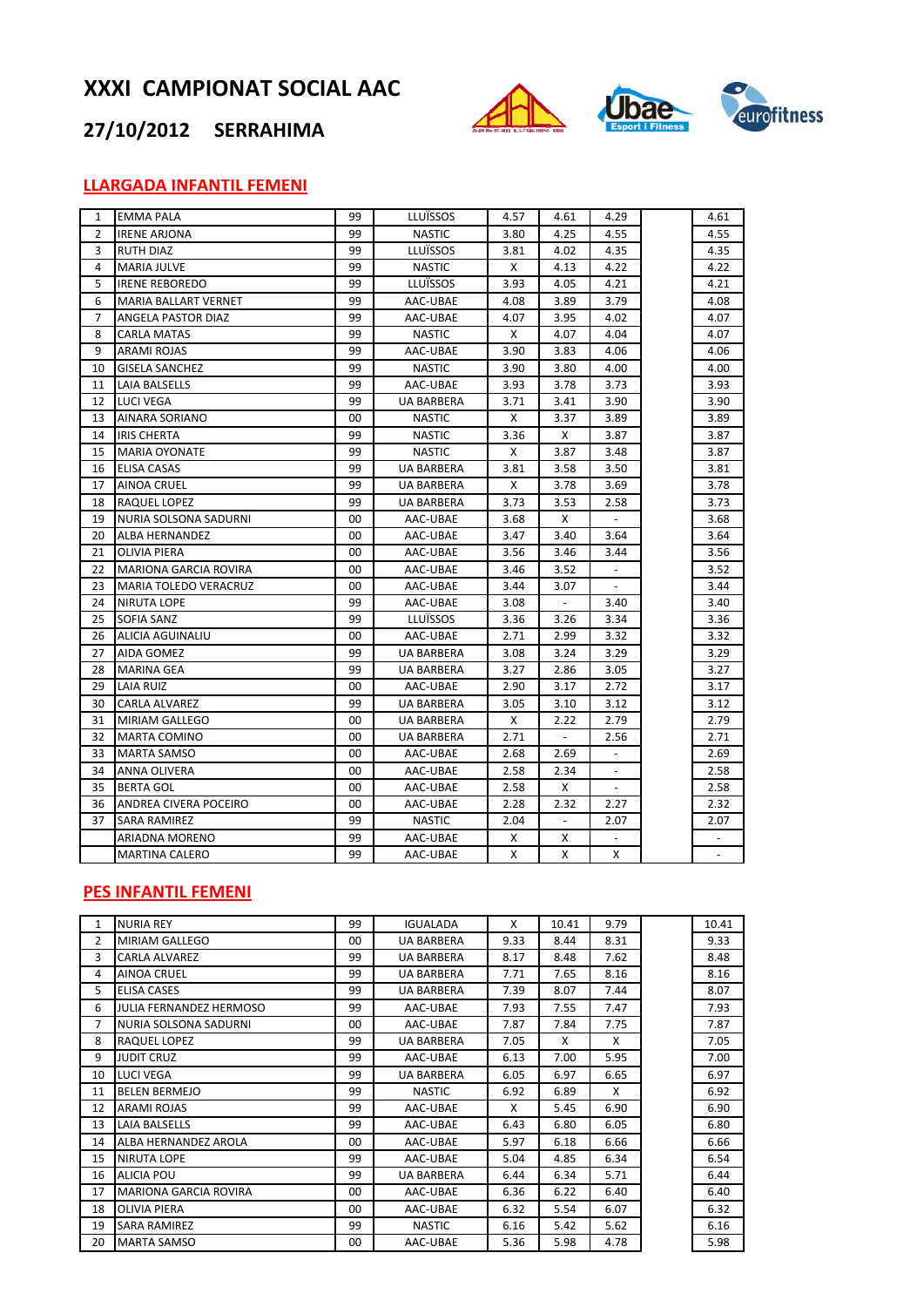

## **27/10/2012 SERRAHIMA**

## **PES INFANTIL FEMENI (Continuacio)**

| 21 | <b>MARIA TOLEDO VERACRUZ</b> | 00             | AAC-UBAE          | 5.22 | 4.39                     | 5.92 | 5.92 |
|----|------------------------------|----------------|-------------------|------|--------------------------|------|------|
| 22 | <b>AINARA SORIAN</b>         | 00             | <b>NASTIC</b>     | x    | x                        | 5.87 | 5.87 |
| 23 | <b>MARTINA CALERO</b>        | 99             | AAC-UBAE          | x    | 4.79                     | 5.82 | 5.82 |
| 24 | ALICIA AGUINALIU             | 0 <sub>0</sub> | AAC-UBAE          | 5.61 | 5.09                     | 4.98 | 5.61 |
| 25 | AIDA GOMEZ                   | 99             | <b>UA BARBERA</b> | 5.58 | x                        | X    | 5.58 |
| 26 | ANDREA CIVERA POCEIRO        | 00             | AAC-UBAE          | 4.94 | $\overline{\phantom{a}}$ | 4.96 | 4.96 |
| 27 | BERTA GOL ALBERICH           | 00             | AAC-UBAE          | 4.35 | 4.38                     | 4.85 | 4.85 |
| 28 | <b>LAIA RUIZ</b>             | 00             | AAC-UBAE          | x    | x                        | 4.83 | 4.83 |
| 29 | <b>ANNA OLIVERA</b>          | 99             | AAC-UBAE          | x    | x                        | 4.21 | 4.21 |
| 30 | ARIADNA MORENO               | 99             | AAC-UBAE          | 3.80 | 4.03                     | 4.19 | 4.19 |
| 31 | <b>MARTA COMINO</b>          | 00             | <b>UA BARBERA</b> | 4.10 | 4.01                     | 3.42 | 4.10 |

## **LLARGADA INFANTIL MASCULI**

| 1              | <b>DAVID JIMENEZ</b>         | 99      | AAC-UBAE          | 4.86 | 4.99 | X    | 4.99 |
|----------------|------------------------------|---------|-------------------|------|------|------|------|
| 2              | <b>PAU ABELLO</b>            | 99      | AAC-UBAE          | 4.83 | 4.65 | 4.76 | 4.83 |
| 3              | <b>JOAN QUEROL</b>           | 99      | AAC-UBAE          | 4.64 | X    | 4.55 | 4.64 |
| 4              | <b>MARTI GRAU</b>            | 99      | LLUÏSSOS          | 4.33 | 4.14 | 3.95 | 4.33 |
| 5              | <b>SERGI GOMEZ</b>           | 99      | <b>UA BARBERA</b> | 4.10 | 4.21 | 4.18 | 4.21 |
| 6              | JORDI SALINERO               | $00 \,$ | <b>UA BARBERA</b> | 4.16 | 3.52 | X    | 4.16 |
| $\overline{7}$ | <b>JOEL RODRIGUEZ</b>        | 99      | AAC-UBAE          | 3.92 | 3.90 | 3.08 | 3.92 |
| 8              | <b>AARON LAS HERAS</b>       | 00      | AAC-UBAE          | 3.90 | 3.69 | 3.54 | 3.90 |
| 9              | <b>DANI JIMENEZ</b>          | 00      | AAC-UBAE          | 3.84 | 3.86 | 3.70 | 3.86 |
| 10             | <b>SIMON LAZARO</b>          | 99      | <b>UA BARBERA</b> | X    | 3.63 | 3.83 | 3.83 |
| 11             | <b>BIEL BENAVENTE</b>        | $00 \,$ | CANB              | 3.74 | 3.37 | 3.40 | 3.74 |
| 12             | <b>PEP AYMERICH</b>          | $00 \,$ | <b>CANB</b>       | 3.32 | 3.54 | X    | 3.54 |
| 13             | <b>CRISTIAN RODRIGUEZ</b>    | $00 \,$ | AAC-UBAE          | X    | 3.49 | X    | 3.49 |
| 14             | <b>MARC MOLINA</b>           | 00      | AAC-UBAE          | 3.44 | 3.46 | 2.58 | 3.46 |
| 15             | <b>GUILLEM TRIGUEROS</b>     | $00 \,$ | <b>UA BARBERA</b> | X    | X    | 3.39 | 3.39 |
| 16             | <b>HUSSAM CHELBAT</b>        | $00 \,$ | <b>UA BARBERA</b> | 3.35 | 2.23 | 3.07 | 3.35 |
| 17             | <b>DONG XING</b>             | 99      | <b>UA BARBERA</b> | 3.03 | 2.66 | 3.33 | 3.33 |
| 18             | <b>PABLO CUBILES</b>         | 99      | AAC-UBAE          | X    | 3.26 | 3.30 | 3.30 |
| 19             | <b>ASIER CARRASCOSA</b>      | 99      | AAC-UBAE          | 2.87 | 3.19 | 3.30 | 3.30 |
| 20             | <b>ALBERT CASES</b>          | 00      | AAC-UBAE          | 3.05 | 2.76 | 3.15 | 3.15 |
| 21             | <b>CARLOS FLORIDO</b>        | $00 \,$ | <b>UA BARBERA</b> | 3.09 | 2.94 | 2.83 | 3.09 |
| 22             | JOSEP RAIMON FRANCO BALAGUER | 00      | AAC-UBAE          | 2.93 | 3.09 | 3.04 | 3.09 |
| 23             | <b>IVAN GALLEGO</b>          | 00      | <b>UA BARBERA</b> | 2.57 | 2.48 | 2.38 | 2.57 |

#### **PES INFANTIL MASCULI**

| 1  | <b>IVAN GALLEGO VIZUETE</b> | $00 \,$         | <b>UA BARBERA</b> | 9.13 | 9.17 | 7.91 | 9.17 |
|----|-----------------------------|-----------------|-------------------|------|------|------|------|
| 2  | <b>IVAN ABELLA</b>          | 99              | <b>UA BARBERA</b> | 6.81 | 7.30 | 7.65 | 7.65 |
| 3  | DONG XING WU                | 99              | <b>UA BARBERA</b> | 6.56 | 7.44 | 6.95 | 7.44 |
| 4  | <b>JORDI SALINERO PEREZ</b> | 00 <sup>1</sup> | <b>UA BARBERA</b> | 7.22 | 7.12 | 7.02 | 7.22 |
| 5. | SERGI GOMEZ                 | 99              | <b>UA BARBERA</b> | 7.20 | 7.21 | 6.12 | 7.21 |
| 6  | ALEJANDRO POSTIGO           | 99              | <b>UA BARBERA</b> | 6.71 | 6.52 | 7.07 | 7.07 |
| 7  | <b>BIEL BENAVENTE</b>       | 00              | <b>CANB</b>       | 6.76 | 6.98 | 6.71 | 6.98 |
| 8  | <b>CRISTIAN ASENJO</b>      | $00 \,$         | AAC-UBAE          | 5.72 | 6.02 | 6.63 | 6.63 |
| 9  | <b>ASIER CARRASCOSA</b>     | 99              | AAC-UBAE          | 6.31 | 6.61 | X    | 6.61 |
| 10 | PAU ABELLO                  | 99              | AAC-UBAE          | 6.52 | 6.06 | 6.52 | 6.52 |
| 11 | AARON LAS HERAS RUPEREZ     | 00              | AAC-UBAE          | 6.46 | 5.13 | 6.42 | 6.46 |
| 12 | <b>HUSSAM CHELBAT</b>       | 00              | <b>UA BARBERA</b> | 4.84 | 6.16 | 5.62 | 6.16 |
| 13 | <b>MARC MOLINA</b>          | $00 \,$         | AAC-UBAE          | 5.70 | X    | 6.03 | 6.03 |
| 14 | <b>SERGI TORNER</b>         | $00 \,$         | CANB              | 5.82 | 5.87 | 5.84 | 5.87 |
| 15 | <b>GUILLEM TRIGUEROS</b>    | 00              | <b>UA BARBERA</b> | 5.30 | 5.50 | 5.86 | 5.86 |
| 16 | <b>ALBERT CASES</b>         | 00              | AAC-UBAE          | 4.50 | 5.73 | 4.11 | 5.73 |
| 17 | <b>CARLOS HERNANDEZ</b>     | 00              | AAC-UBAE          | 5.73 | 5.61 | 5.72 | 5.73 |
| 18 | <b>CARLOS FLORIDO</b>       | $00 \,$         | <b>UA BARBERA</b> | 5.46 | 5.25 | 5.22 | 5.46 |
| 19 | <b>PABLO CUBILES</b>        | 99              | AAC-UBAE          | 4.55 | 4.63 | X    | 4.63 |
| 20 | PEP ALMERICH                | 00              | CANB              | 4.46 | 4.30 | 3.80 | 4.46 |
| 21 | <b>DENIS CARPENTERO</b>     | 99              | AAC-UBAE          | X    | X    | X    |      |
| 22 | DANIEL JIMENEZ              | 00              | AAC-UBAE          |      | х    | ٠    |      |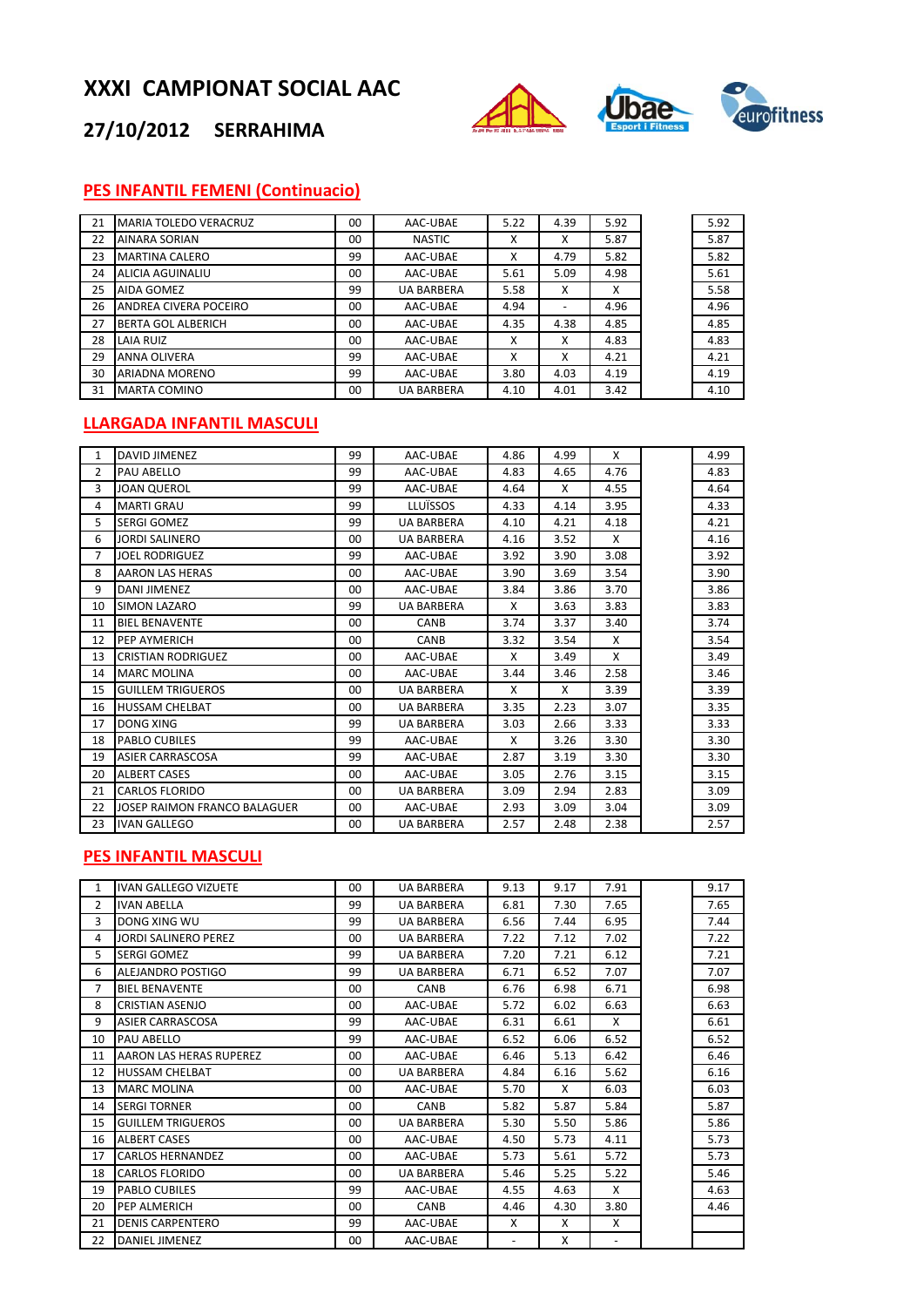

## **27/10/2012 SERRAHIMA**

## **LLARGADA CADET FEMENI**

| $\mathbf{1}$ | ONA ROSSELL FONT            | 98 | CALELLA           | 5.05 | 4.49 | 4.74 | 5.05 |
|--------------|-----------------------------|----|-------------------|------|------|------|------|
| 2            | <b>SARA DORDA SANS</b>      | 97 | <b>LLUÏSSOS</b>   | 4.29 | 4.66 | 4.47 | 4.66 |
| 3            | <b>CLAUDIA GIL MARTIN</b>   | 98 | AAC-UBAE          | 4.13 | 4.05 | 4.07 | 4.13 |
| 4            | SARA LOPEZ BAUTISTA         | 97 | AAC-UBAE          | X    | 4.12 | X    | 4.12 |
| 5            | <b>CARLA VILLANOVA</b>      | 98 | <b>UA BARBERA</b> | 4.12 | 4.05 | 3.91 | 4.12 |
| 6            | <b>CARLA BAUTISTA SIFRE</b> | 97 | AAC-UBAE          | 4.01 | 3.91 | 3.82 | 4.01 |
| 7            | <b>NURIA GARCIA</b>         | 97 | <b>UA BARBERA</b> | X    | X    | 3.98 | 3.98 |
| 8            | <b>DJAOUIDA MOKHTARI</b>    | 98 | <b>NASTIC</b>     | 3.48 | 3.81 | 3.74 | 3.81 |
| 9            | ALBA AMAT FERNANDEZ         | 98 | AAC-UBAE          | X    | X    | 3.78 | 3.78 |
| 10           | LIDIA GASQUEZ RUEDA         | 97 | AAC-UBAE          | X    | 3.66 | 3.69 | 3.69 |
| 11           | <b>JUDIT LACRUZ CLOS</b>    | 98 | AAC-UBAE          | 3.67 | 3.46 | X    | 3.67 |
| 12           | ANNA BIGORA MARTI           | 98 | <b>NASTIC</b>     | 3.44 | 3.46 | 3.57 | 3.57 |
| 13           | <b>ARIADNA BAREA</b>        | 98 | <b>UA BARBERA</b> | X    | 3.54 | 3.53 | 3.54 |
| 14           | <b>OUMAIMA BLAL</b>         | 97 | <b>LLUÏSSOS</b>   | X    | 3.45 | Χ    | 3.45 |
|              |                             |    |                   |      |      |      |      |

| 5.05 |
|------|
| 4.66 |
| 4.13 |
| 4.12 |
| 4.12 |
| 4.01 |
| 3.98 |
| 3.81 |
| 3.78 |
| 3.69 |
| 3.67 |
| 3.57 |
| 3.54 |
| 3.45 |

| 1              | ONA ROSSELL FONT            | 98 | CALELLA           | 1.0 | 0.8 | 0.9 |
|----------------|-----------------------------|----|-------------------|-----|-----|-----|
| $\overline{2}$ | <b>SARA DORDA SANS</b>      | 97 | LLUÏSSOS          | 1.7 | 1.7 | 0.3 |
| 3              | <b>CLAUDIA GIL MARTIN</b>   | 98 | AAC-UBAE          | 1.9 | 1.2 | 0.4 |
| 4              | SARA LOPEZ BAUTISTA         | 97 | AAC-UBAE          | 3.6 | 1.0 | 1.0 |
| 5              | <b>CARLA VILLANOVA</b>      | 98 | <b>UA BARBERA</b> | 1.0 | 1.8 | 0.6 |
| 6              | <b>CARLA BAUTISTA SIFRE</b> | 97 | AAC-UBAE          | 1.9 | 0.7 | 1.6 |
| $\overline{7}$ | <b>NURIA GARCIA</b>         | 97 | <b>UA BARBERA</b> | 0.8 | 2.6 | 1.0 |
| 8              | <b>DJAOUIDA MOKHTARI</b>    | 98 | <b>NASTIC</b>     | 1.8 | 0.3 | 1.6 |
| 9              | ALBA AMAT FERNANDEZ         | 98 | AAC-UBAE          | 2.0 | 1.1 | 0.9 |
| 10             | LIDIA GASQUEZ RUEDA         | 97 | AAC-UBAE          | 0.5 | 0.9 | 1.1 |
| 11             | <b>JUDIT LACRUZ CLOS</b>    | 98 | AAC-UBAE          | 2.5 | 1.1 | 0.9 |
| 12             | ANNA BIGORA MARTI           | 98 | <b>NASTIC</b>     | 2.4 | 1.3 | 1.3 |
| 13             | ARIADNA BAREA               | 98 | <b>UA BARBERA</b> | 1.3 | 1.9 | 1.4 |
| 14             | <b>OUMAIMA BLAL</b>         | 97 | LLUÏSSOS          | 2.1 | 1.1 | 0.7 |
|                |                             |    |                   |     |     |     |

### **PES CADET FEMENI**

|   | TANIA FELIZ LIMA           | 97 | AAC-UBAE          | 9.45 | 9.46 | 8.44 | 9.46 |
|---|----------------------------|----|-------------------|------|------|------|------|
|   | LAIA VEGA VIDAL            | 98 | AAC-UBAE          | 9.04 | 9.28 | 9.20 | 9.28 |
|   | CLAUDIA GIL MARTIN         | 98 | AAC-UBAE          | 8.40 | 7.96 | 8.05 | 8.40 |
| 4 | ARIADNA BAREA              | 98 | <b>UA BARBERA</b> | 5.68 | 6.57 | 6.21 | 6.57 |
|   | <b>OMAIMA BLAL</b>         | 97 | LLUÏSSOS          |      | 5.12 | 5.72 | 5.72 |
| 6 | <b>SARA LOPEZ BAUTISTA</b> | 97 | AAC-UBAE          | 4.91 | 5.21 | 4.91 | 5.21 |

### **LLARGADA CADET MASCULI**

| 1  | <b>FERRAN URQUIA</b>        | 97 | AAC-UBAE          | X    | 6.00 | 5.63                     | 6.00 |
|----|-----------------------------|----|-------------------|------|------|--------------------------|------|
| 2  | <b>JOAN SALA</b>            | 97 | AAC-UBAE          | 5.77 | 5.54 | X                        | 5.77 |
| 3  | ARNAU PALOMERO              | 98 | AAC-UBAE          | 5.18 | 5.09 | 5.26                     | 5.26 |
| 4  | <b>ERIK RODRIGUEZ</b>       | 97 | <b>CANB</b>       | X    | 5.17 | 4.95                     | 5.17 |
| 5  | ROGER PUIGDOMENECH          | 97 | AAC-UBAE          | X    | 5.06 | 5.10                     | 5.10 |
| 6  | <b>ALEX DOMENECH</b>        | 97 | AAC-UBAE          | 5.04 | 4.54 | 4.65                     | 5.04 |
| 7  | <b>FRANCESC FRABREGAT</b>   | 98 | AAC-UBAE          | 4.34 | 4.19 | 4.33                     | 4.34 |
| 8  | EVARDER ALONSO              | 98 | AAC-UBAE          | 4.27 | X    | 4.19                     | 4.27 |
| 9  | <b>ISMAEL BAYARRI</b>       | 97 | AAC-UBAE          | 3.69 | 4.13 | 4.24                     | 4.24 |
| 10 | <b>GUILLEM BASSEDAS</b>     | 98 | AAC-UBAE          | 3.72 | 4.12 | 3.58                     | 4.12 |
| 11 | <b>XAVI BAU</b>             | 98 | <b>UA BARBERA</b> | 4.08 | 4.06 | 4.11                     | 4.11 |
| 12 | ORIOL MARCO                 | 98 | AAC-UBAE          | X    | 3.92 | 4.00                     | 4.00 |
| 13 | <b>XAVIER ARTIGUE</b>       | 98 | AAC-UBAE          | 3.97 | 3.86 | 3.99                     | 3.99 |
| 14 | <b>FACUNDO ISMAEL FIZCO</b> | 99 | <b>CANB</b>       | X    | 3.95 | 3.71                     | 3.95 |
| 15 | ARNAU VAÑO                  | 97 | AAC-UBAE          | 3.93 | 3.74 | 3.57                     | 3.93 |
| 16 | POL MATA                    | 99 | <b>CANB</b>       | 3.30 | 3.39 | $\overline{\phantom{a}}$ | 3.39 |
| 17 | DANIEL COLLADO              | 98 | <b>UA BARBERA</b> | 3.13 | 3.37 | -                        | 3.37 |
|    | LLUIS NAVARRO               | 97 | AAC-UBAE          | X    | X    | X                        |      |
|    | <b>ISAAC NAVARRO</b>        | 98 | <b>UA BARBERA</b> | X    | X    | X                        |      |